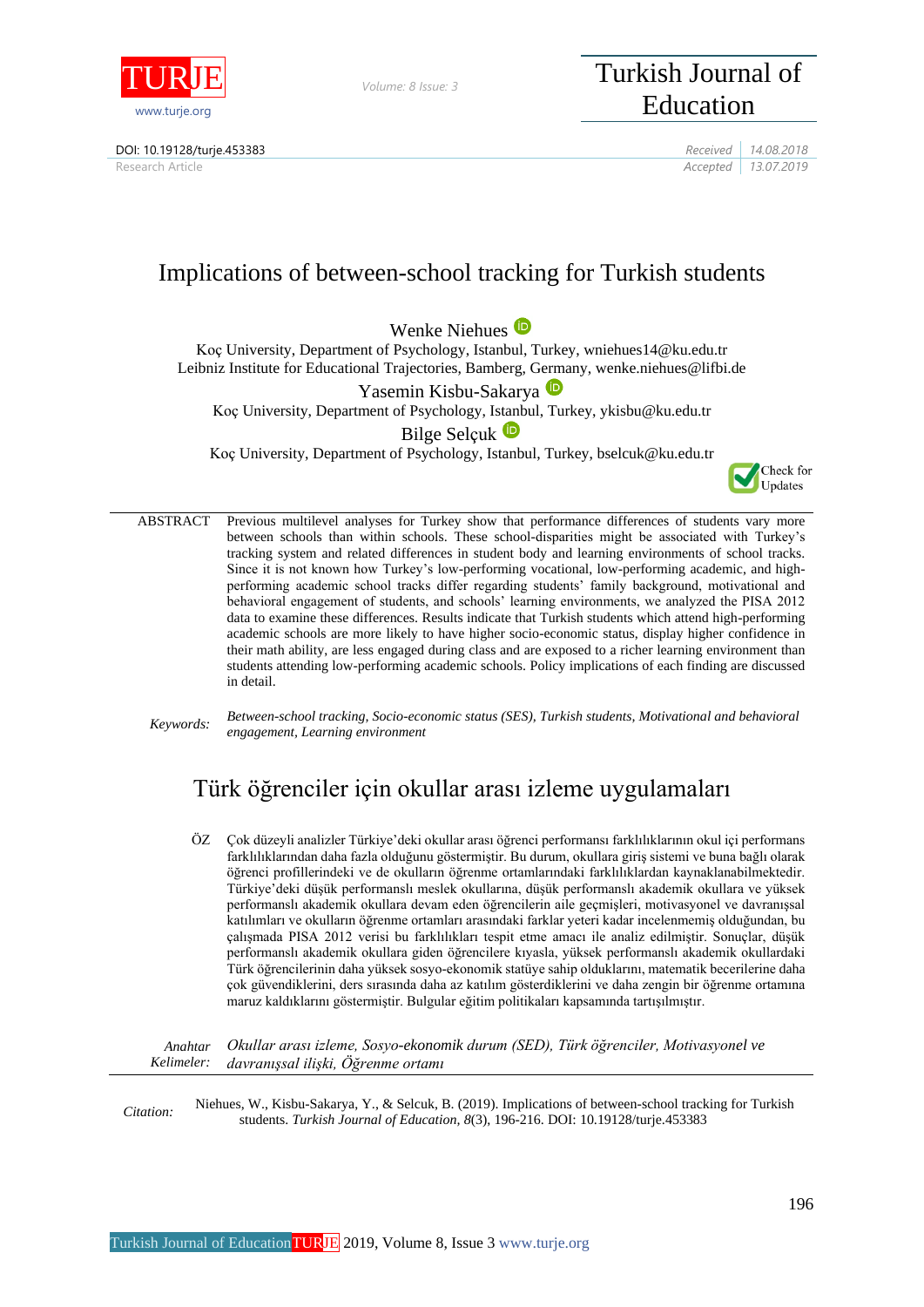#### **INTRODUCTION**

Inequality in education is perceived as legitimate in meritocratic societies as long as there is equity in education. Equity in education is present when the academic success of an individual is not associated with their social origin, but with their effort and skills. While many nations aim for equity within their education systems, large-scale international studies show that countries differ greatly in their ability to obtain this goal (OECD, 2013; Özel, Özel, & Thompson, 2013). Turkey, for example, is a developing country with a fast changing and expanding education system which aims to provide high quality formal education for its growing young population (Özdemir, 2016). While the upper-secondary school (i.e., high school) attendance rate in Turkey has increased within the last decade, Turkey is struggling with large performance and socioeconomic status (SES) differences between its upper-secondary schools and students, as well as overall low performance levels in reading, math, and science compared to other OECD countries (Dincer & Uysal, 2010; OECD, 2013). This implies that the current education system in Turkey is not able to ensure equity and high quality education for its whole student population (Özel et al., 2013).

The high performance and SES disparities among Turkish schools are likely to be associated with Turkey's tracking system at the transition to upper-secondary school and college (Maaz, Trautwein, Lüdtke, & Baumert, 2008; Özdemir, 2016). Turkish students compete in a national standardized exam for the admission to a limited number of high-performing upper-secondary schools and colleges (Yavuz, 2009). This selection practice has led to a highly stratified and elite school system within Turkey, in which average school SES and performance level have been associated with Turkish students' general academic performance (Alacaci & Erbas, 2010) and performance on the even more important national university entrance exam (Caner & Okten, 2013). In light of these long term implications of school track attendance for students' later academic career, there is lots of pressure on Turkish students to gain access to one of the scarce prestigious upper-secondary schools in Turkey.

While SES and performance differences between upper-secondary schools in Turkey are well established, until today there is very limited knowledge about how school track attendance in Turkey relates to a wider range of student and school features. The large performance and SES differences between students and schools imply that school track attendance in Turkey does not only relate to students' academic performance, but also to further factors such as SES and possibly also students' motivation, engagement and learning environment at school. To our knowledge, no study yet has examined whether students coming from economically more advantaged families are more likely to attend high-performing schools in Turkey and what role parents' education-related beliefs play in the choosing of upper-secondary school tracks. Moreover, we do not know whether students at highperforming schools are more motivated and exceed more effort during their classes at school. We also do not know how learning environments differ between school tracks in Turkey. Do students at highperforming schools get offered more learning opportunities in terms of a richer offer of extra-curricular activities and a better disciplinary climate during class? Or do high-performing schools have more resources at their disposal to meet the needs of their student body?

Examining differences in school track attendance will help to identify reasons for the large performance differences between schools in Turkey. This is important in order to formulate future policy approaches that aim to dampen performance disparities between schools, and lift academic performance standards particularly for students attending low-performing schools. Furthermore, study results may help to identify which differences between school tracks are important for students' learning in Turkey and which features should be taken into account in future studies examining individual differences in academic achievement of students. Since results help to better understand how students and parents navigate in a highly selective school systems and illustrate the consequences for schools and students of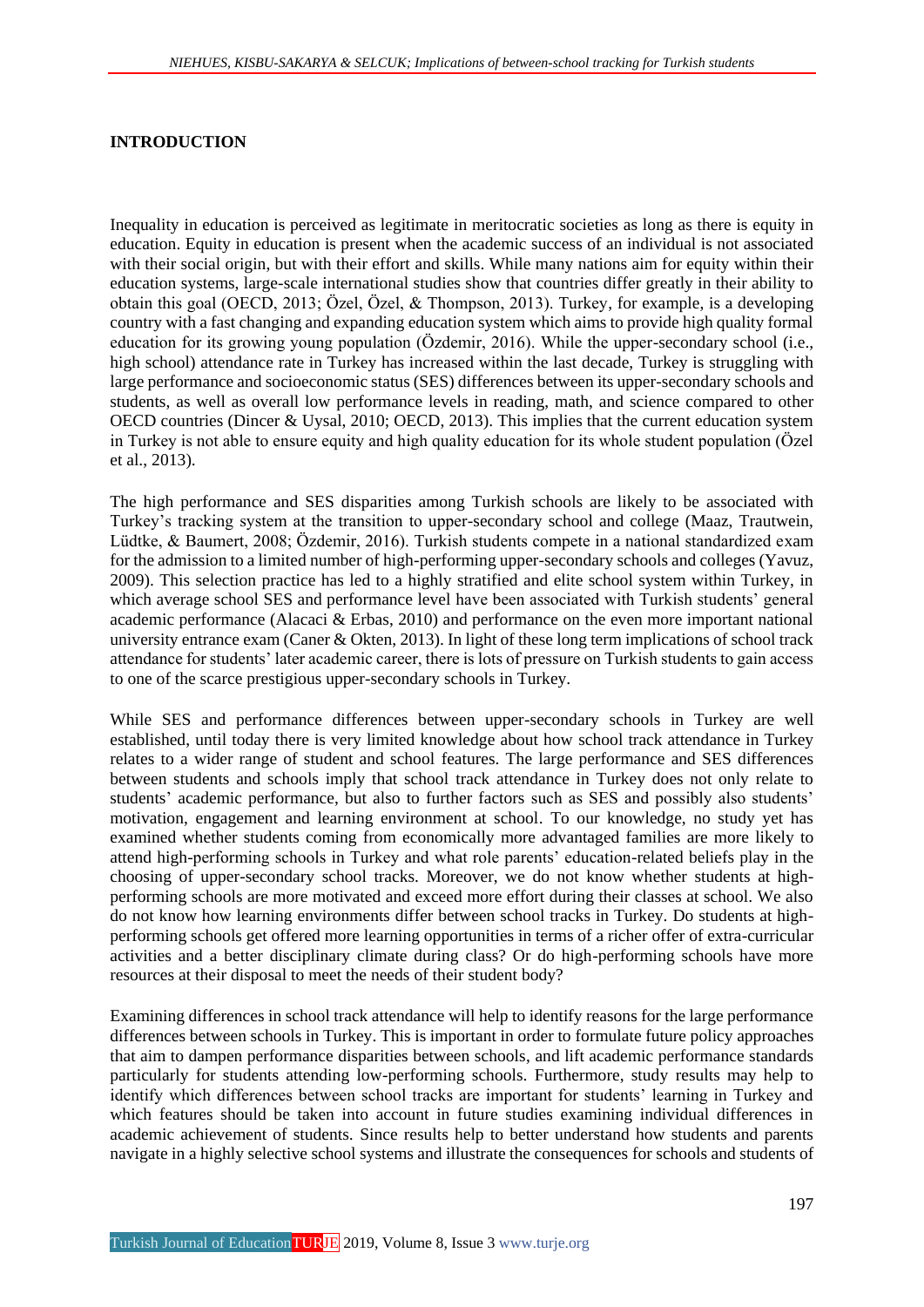establishing a strict between-school tracking system, findings might also be important for other school systems with similar tracking policies such as in Germany, Austria, Belgium, or France.

The following section gives information about the Turkish education system and the transition process from lower-secondary (i.e., middle school/Ortaokul) to upper-secondary (i.e., high school/lise) school in Turkey. This is followed by a literature review of how family background, students' motivational and behavioral engagement, as well as schools' learning environments may relate to students' school track attendance and choice.

## **Education in Turkey**

Turkey's education system underwent several reforms in the last two decades. One major structural reform was the introduction of the so called "4+4+4"-system in 2012. The "4+4+4"-reform prolonged compulsory education from eight to 12 years in Turkey, since then Turkish students are expected to attend four years each of primary, lower-secondary, and upper-secondary school education. In the public school sector, primary and lower-secondary school admittance takes place according to students' place of residence. At the lower-secondary level students may choose between general and religious schools, and at the upper-secondary level students may choose between different types of schools such as vocational schools with specializations in electricity, accounting, tourism, religion or others and academic-oriented schools such as science, social science, or general upper-secondary schools (Özdemir, 2016). Vocational schools focus on applied skills and assume that their students will start working after graduation. Academic-oriented schools prepare their students for the transition to college with a higher number of academic-oriented classes (Özdemir, 2016). Performance levels between schools differ, with higher performing students often attending academic-oriented schools.

The number of academic-oriented, high-performing, upper-secondary schools is limited in Turkey. Students compete in national standardized tests for the admittance to their school of choice (Özdemir, 2016). If students and parents decide not to take the admission exam or do not obtain sufficient points during the exam for their school of choice, then they get centrally distributed to non-selective schools. These non-selective schools are often vocational or general schools with lower performance levels (Özdemir, 2016). As such, Turkey employs a strict between-school tracking policy in which students get sorted based on their prior academic performance. National high-stake testing also takes place at the transition to college in Turkey and test results are accompanied by a nationwide ranking of students.

## **Family Background and Transition to Secondary School**

Research indicates that SES-related disparities in education systems get amplified at transition points within school systems (Schnabel, Alfeld, Eccles, Köller, & Baumert, 2002). The underlying mechanisms can be traced back to (a) SES-related differences in educational decisions within families and (b) to SES-related differences in students' academic achievement, motivation, and engagement (Maaz et al., 2008).

Studies using the Wisconsin-Modell for status attainment confirm that SES relates to parents' educational decision making. These studies found that lower-SES parents are more employment- and less academically-oriented; thus they tend to send their children to vocational instead of academic schools (Becker, 2010). Additional, research found that higher-SES parents get more actively involved in their child's school choice (Groos, 2016), they possess more knowledge about the education system (Weininger & Lareau, 2003), and they contact teachers more frequently while organizing their child's transition to secondary school (Kleine, 2014). Hence, higher-SES parents seem to be better equipped to manage and ensure a positive outcome of the transition process to secondary school for their children.

Moreover, research found that academic achievement relates to students' SES (Alacaci & Erbas, 2010). Thus, in school systems with between-school tracking based on prior achievement, particularly higher performing, socio-economically advantaged kids are more likely to gain access to more selective schools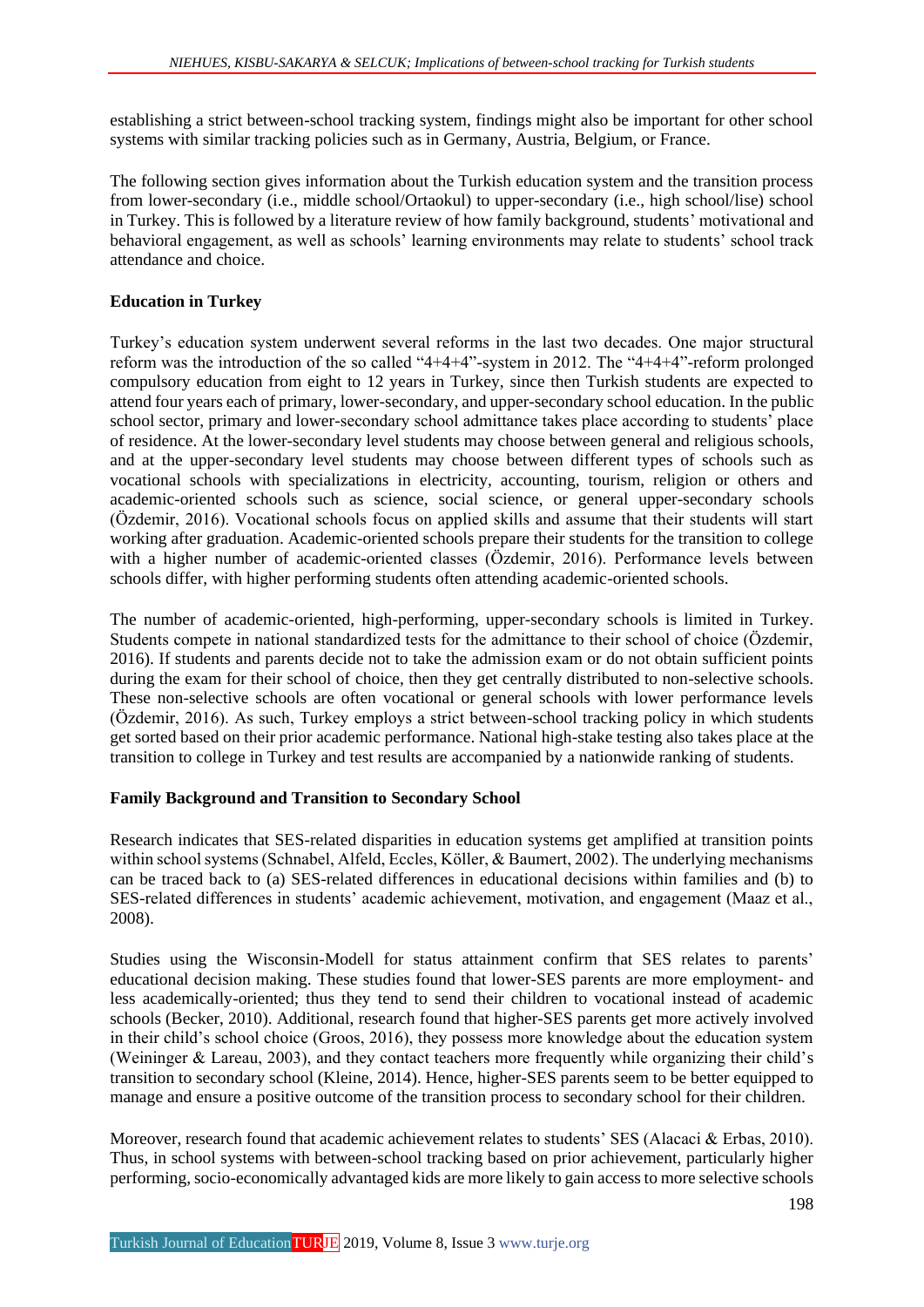(Özdemir, 2016). Additionally, according to the widely used Expectancy-Value-Theory (EVT), a reason why family background relates to students' achievement level is that students develop their educationrelated beliefs and in turn their academic performance within their sociocultural milieu (Simpkins, Fredericks, & Eccles, 2015). That is, EVT proposes that students coming from more advantaged families will have parents who value academic achievement more. During the socialization process, children are likely to internalize these positive parental education-related beliefs, which in turn is supposed to foster children's academic engagement, achievement and choices, so that these students are more likely to work hard for and apply to more challenging and advanced academic classes and schools (Simpkins et al., 2015).

The positive link between students' motivational beliefs such as value assigned to academic tasks (i.e., academic task value beliefs) and beliefs about one's ability to successfully complete a task (i.e., academic competence beliefs) and students' behavioral engagement and academic achievement as well as choice is well established by EVT-studies (Eccles & Wigfield, 2002). Guo and colleagues (2015) found, for example, that Australian youth who assigned higher value to math and were more confident about their math ability were more likely to choose advanced math classes at upper-secondary school and study Science, Technology, Engineering, and Mathematics (STEM) related subjects at college.

Overall these findings suggest that family background and students' motivational and behavioral engagement patterns will positively relate to students' school track attendance such that students coming from higher-SES families and families which value academic achievement more for their children, as well as more motivationally and behaviorally engaged students will attend more academic-oriented and higher performing schools.

## **Student Body Characteristics Associated with School Track Attendance**

The previous section discussed the possibility that family background is, directly or indirectly via students' motivational beliefs, engagement and performance, positively associated with students' school track attendance. However, it is also possible that, besides family background, school factors shape students' motivational beliefs and engagement. This might be particularly true in highly selective school systems, since a strict between-school tracking policy is likely to foster homogeneous learning groups with similar characteristics of the student and teacher body within schools (Maaz et al., 2008). Studies found, for example, higher levels of disruptive behaviors in schools with a concentration of disadvantaged students. These higher levels of disruptive behaviors negatively reflected on behavioral engagement patterns and the motivation of fellow classmates in these studies (Murphy, 2010; Thomas, Hierman, Thompson, & Powers, 2008). Moreover, at low-performing schools compared to highperforming schools, teachers are found to hold lower academic expectations for their students (Gamoran, 2004). Students from low-performing school tracks may adopt these lower performance standards of their teachers and schools, and thus display lower academic expectations and effort (Gamoran, 2004).

Despite this, studies investigating the "Big Fish Little Pond Effect" found that the average performance level of the learning group at school has a dampening effect on students' competence beliefs (Marsh & Hau, 2003). That is, despite comparable academic ability, students in better performing learning groups hold lower competence beliefs in math due to social comparison mechanism with their peers (Marsh & Hau, 2003). However, in highly selective school systems, such as in Turkey, for their social comparison with their peers, students may not refer to their close learning group at school, but rather to their nationwide standing. Turkish students may have information about their nationwide standing due to their school track admittance and ranking on the national admittance test for upper-secondary school. This would be in line with findings from Mann, Legewie, and DiPrete (2015) that, in selective school systems, students' competence beliefs are related to their school admission. Thus, overall it is likely that Turkish students' motivational and behavioral engagement are associated with their school track attendance over and above their SES and parental beliefs.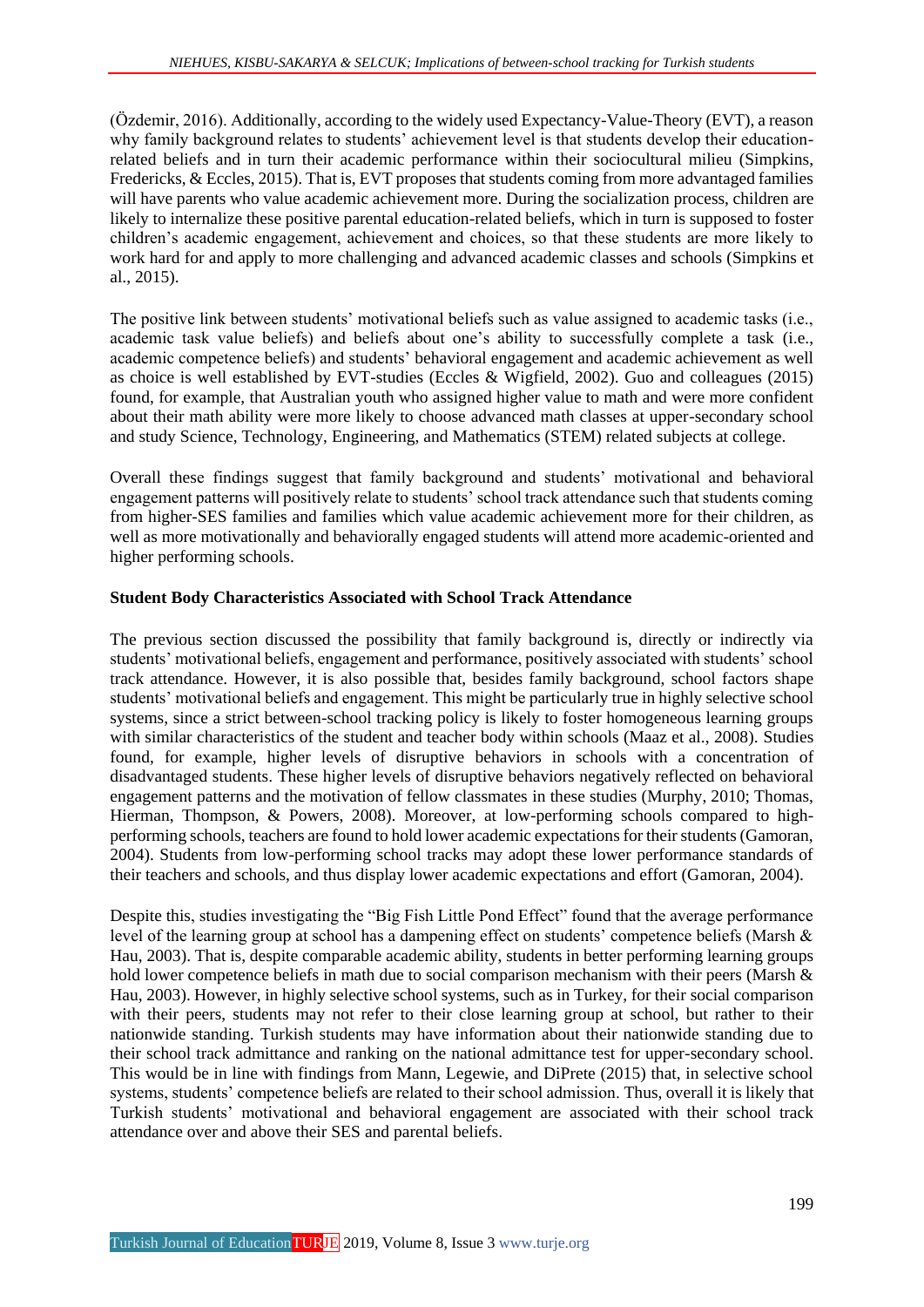## **School Learning Environment and School Track Attendance**

Moreover, school tracks are not only likely to differ in terms of characteristics of their student body, but also in terms of the learning environment that they offer to their students. This is important since differences in learning environments are associated with the academic development of students (Maaz et al., 2008). Academically oriented, high-performing schools are supposed to offer a more challenging and cognitively stimulating learning environment to their students than lower-performing or vocational schools (OECD, 2012). In comparison to vocational schools, academic schools implement a more challenging academic curriculum which may result in a higher number of academically oriented classes or extra-curricular activities at school and thus, foster greater familiarization with more demanding academic tasks (Giersch, 2016). Additionally, in high-performing schools, the disciplinary climate during classes is found to be greater than in low-performing schools, which resulted in prolonged instructional time and thus prolonged practice time for students at high-performing schools (Murphy, 2010). Furthermore, research indicates that low-performing schools are less well-equipped than highperforming schools (Roeser, Urdan, & Stephens, 2009). A lack of resources such as deprived facilities, insufficient heating, cooling or number of classrooms is found to be negatively associated with students' achievement levels when it is below a minimum standard (Eccles  $\&$  Roeser, 2011). In sum, these findings suggest that students may benefit academically from their attendance of academic and highperforming schools due to enhanced learning environments at these schools.

## **Present Study**

Large-scale international data indicates that Turkey is one of the few OECD countries in which the achievement gap between schools is greater than within schools, and in which schools differ greatly in the SES-composition of their student body (OECD, 2013). This puts a threat to equity in Turkey. These disparities among schools are likely to be reinforced by Turkey's selective school system such as its between-school tracking and national high-stake testing policy (Maaz et al., 2008; Özdemir, 2016). Furthermore, the large performance and SES-differences between schools imply that school track attendance in Turkey may not only relate to Turkish students' academic performance, but also to further student characteristics such as SES or possibly also other student and school factors such as student motivation or engagement as well as schools' learning environments.

While performance and SES differences between schools are well researched in Turkey, it is not well understood how school track attendance in Turkey is associated with a wider range of student body and school factors. To our knowledge, no study in Turkey has examined how school track attendance relates to further student body (i.e., math achievement, SES, parental valuing of math, students' motivational and behavioral engagement in math) and school (i.e., disciplinary climate during math classes, extracurricular activities offered at school, quality of school facilities) characteristics yet. Thus, in order to address this gap in the literature, our study focused on features related to school track attendance in Turkey. Our study did not aim to explain individual differences in Turkish students' academic achievement as such, yet study results may help to identify influential school factors associated with Turkish students learning. Hence, study results may provide information to future studies which aim to examine individual differences in Turkish students' academic achievement by including school factors in their analyses. To our knowledge, studies which include school besides individual factors while explaining individual differences in Turkish students' academic achievement are still very limited.

Overall, the main aim of our study was to better understand the implications of Turkey's tracking policy in order to identify much needed policies that might help to dampen its negative effects (Özel et al., 2013). More specifically, we wanted to learn what kind of students are likely to attend which uppersecondary school track. This would provide us with information about which students are likely to prevail and which students are likely to stay behind in the tough competition for the limited seats at academically successful upper-secondary schools in Turkey. Additionally, we wanted to investigate how students' motivation and engagement levels differ between school tracks, and whether students at high performing schools are more likely to be motivated and engaged as implied by EVT. This would inform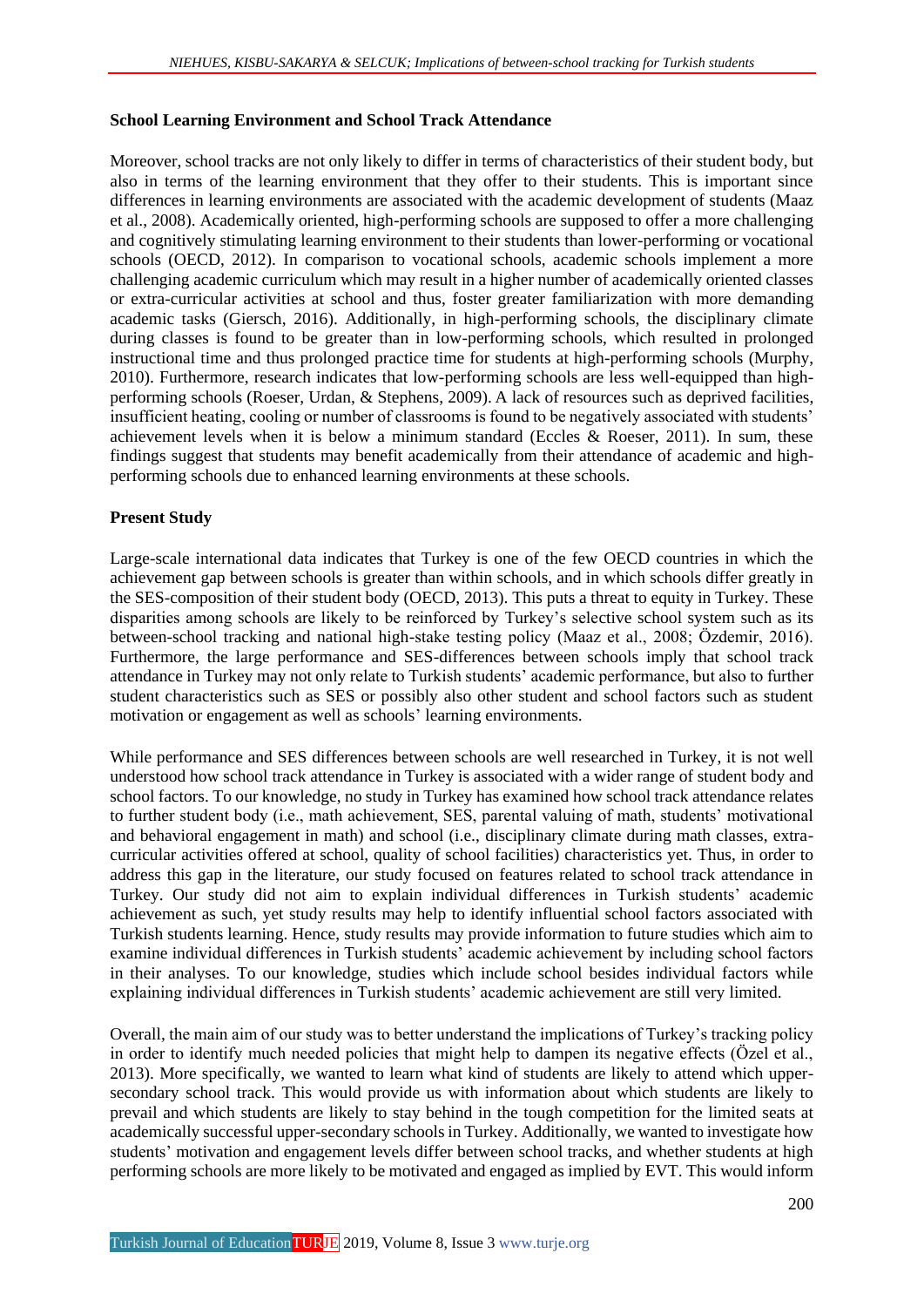us about whether future policies in Turkey should focus on individual factors such as elevating students' motivation and engagement levels in order to combat educational inequalities. Moreover, we wanted to learn how the learning environment between school tracks differ in Turkey, in order to comprehend what kind of learning context and opportunities are offered to students at each attended school track. This information might hold important information for future studies assessing which school factors relate to students' academic achievement in highly selective school systems such as the one found in Turkey. Since the literature indicates that students' academic choices, motivation, and engagement changes with the subject domain, we only focused on one subject in our study, namely mathematics (Guo et al., 2015).

Based on the literature reviewed above and in regard to family and student body characteristics, we hypothesized that students who come from socio-economically more advantaged families, students with parents who value math more, and students who are motivationally and behaviorally more engaged during their math classes would be more likely to attend high-performing and academic-oriented schools than low-performing and vocational schools. In regard to school characteristics, we predicted that classroom-climates in math would be more disciplined, extra-curricular math activities would be offered more, and school facilities would be better at high-performing and academic-oriented schools compared to low-performing and vocational schools.

## **METHODOLOGY**

#### **Participants**

Participants were drawn from the Turkish PISA 2012 data-set collected by the OECD. The data is crosssectional, designed to be representative of 15-year-old students in Turkey, and has a hierarchical structure with students nested within schools. We excluded schools with 10 or fewer students in order to prevent estimation errors for nested data (McNeish & Stapleton, 2016; see Appendix 1 for results of main analyses including all study participants). This resulted in a final sample of 4,742 Turkish students from 152 schools with a mean age of 15.8 years (*SD* = .28) and 49% female participants.

#### **Measures**

All measures were collected by the PISA 2012 consortium and were either student or school principal reports. Most scale scores in the data-set (except the categorization into school tracks and parental education-related beliefs) were computed, coded, internationally validated and tested for reliability by the PISA consortium (for more information on the scales please see OECD, 2014). Since the focal point of analysis for PISA 2012 was students' math achievement, the majority of measures were math-specific which was in line with our focus on the math domain.

### **School Tracks**

Based on two measures we categorized schools into four tracks: (1) school's curriculum-orientation (academic-versus vocational-oriented curriculum) and (2) school's average proficiency level in math (low- versus high-proficiency level in math). School principals reported on the curriculum-orientation of their school by indicating whether their school followed a vocational or academic curriculum. Schools with a vocational curriculum emphasized applied, employment-related skills in their teaching. Schools that followed an academic curriculum focused on academic skills.

201 Based on the performance of students during a standardized math test, the PISA consortium distinguished between seven proficiency levels ranging from 0 to 6 for students' math achievement. The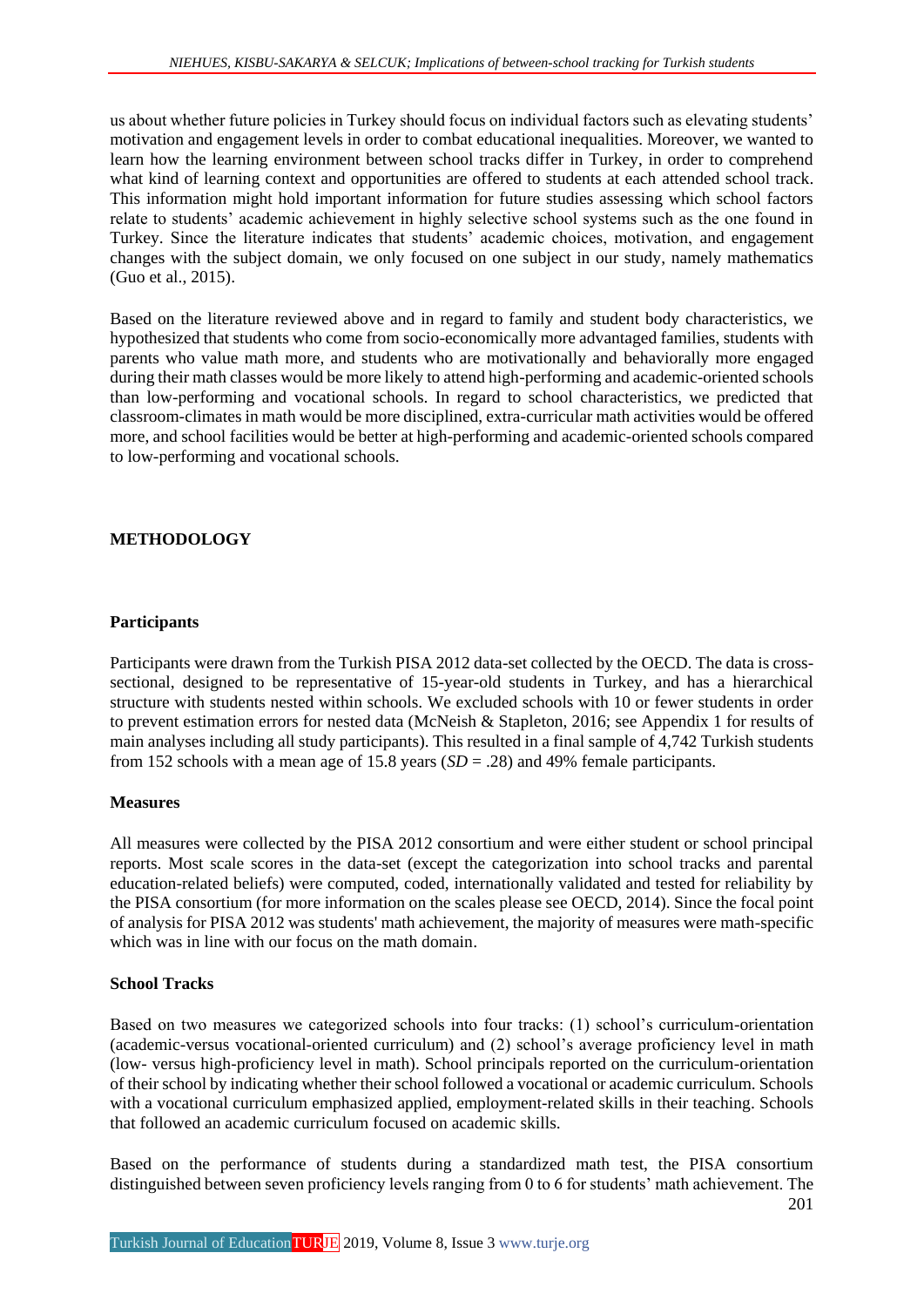PISA consortium defined the necessary points on the standardized math test for each proficiency level (OECD, 2014). According to this definition, until level 2 (420.1 to 482.3 points on the standardized math test), students are only capable of making a literal interpretation of math tasks, and starting from level 3 (482.4 to 544.7 points on the standardized math test) students are able to reason and apply problem-solving strategies to math tasks (OECD, 2014). Thus, beginning with level 3 students are able to autonomously apply their math skills to solve basic everyday math tasks. In order to identify schools in which students on average possessed these applied problem-solving skills, in our study we classified schools with an average student performance level in math at or below level 2 as "low-performing", and schools with an average student performance level above level 2 as "high-performing schools". Hence, schools with an average score of 482.3 or lower were classified as low-performing schools, and schools with an average score of 482.4 or higher on PISA's standardized math test were classified as highperforming schools. Since no student in our sample attended high-performing vocational schools, in this study only three school tracks were investigated: Low-performing vocational schools  $(n = 1,859)$ (hereafter referred to as vocational schools), low-performing academic schools ( $n = 1,630$ ), highperforming academic schools (*n* = 1,253).

## **Math Achievement**

Students took part in a standardized math test. To scale students' test scores, PISA used a Rasch model. To account for any uncertainty during the Rasch scaling process, PISA provided five estimates (i.e., five plausible values) for each students' math achievement instead of a single-point estimate. Any analysis including students' math achievement had to combine estimations across all five plausible values (see OECD, 2009 for information on the use of plausible values). The PISA consortium normed students' math achievement with 500 points corresponding to the OECD average (*SD* = 100; OECD, 2014).

## **Family Background**

Family background was measured via students' SES and parents' education-related math beliefs. Students' SES was measured by an index including parents' education level, parents' occupational status, and household possessions. The three indices were combined by a principal component analysis by the PISA consortium with an OECD average of 0 (*SD* = 1; OECD, 2014).

Parents' education-related math beliefs were measured via students' perception of their parents' math norms. On three items, using a 4-point Likert scale  $(1 = \text{strongly agree}, 4 = \text{strongly disagree})$ , students indicated how important their math achievement is for their parents (e.g., "My parents believe it is important for me to study mathematics."). Our analysis on the Turkish data set revealed acceptable reliability ( $\alpha$  = .73) for the three items measuring parents' education-related beliefs, thus the three standardized items were averaged to obtain parents' education-related beliefs. We reverse coded the three items so that higher scores indicate more positive parental beliefs.

## **Motivational Engagement**

Students' motivational engagement was measured via students' task value and academic ability beliefs as suggested by EVT (Eccles & Wigfield, 2002). Students' valuing of academic tasks was operationalized via students' instrumental motivation (i.e., utility value) for math and students' interest and enjoyment in math. To measure students' instrumental motivation, students reported on four items (e.g., "Making an effort in mathematics is worth it because it will help me in the work that I want to do later on.") whether they think that math achievement is important for their future career. To capture students' interest and enjoyment in math, students specified how much interested they are in math (e.g., "I am interested in the things I learn in mathematics.") on three items. Both measures used a 4-point Likert scale (1 = strongly agree, 4 = strongly disagree), were Rasch scaled by the PISA consortium with an OECD average of 0 (*SD* = 1), and had good reliability in our sample ( $\alpha$  = .87,  $\alpha$  = .89, respectively).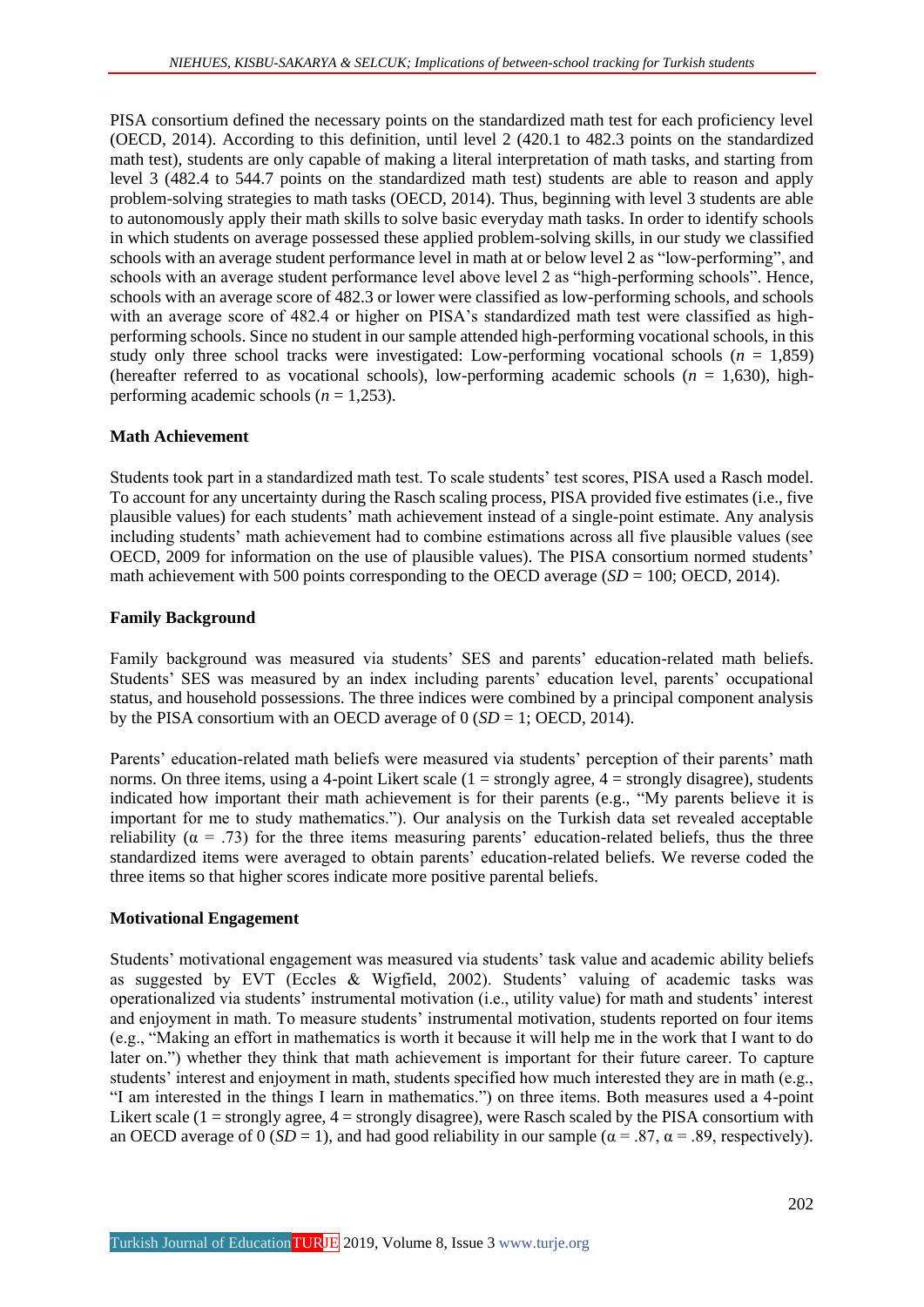Students' math ability beliefs were operationalized via students' math self-concept and math selfefficacy. While self-concept tapped into students' self-evaluation about their general academic capability in math, students' self-efficacy beliefs referred to their task-specific competence beliefs in math. Since the two concepts tapped into different aspects of students' ability beliefs, both measures were included in the study. Students' math self-concept was captured via five items (e.g., "I learn mathematics quickly.") on a 4-point Likert scale (1 = strongly agree, 4 = strongly disagree). To measure math self-efficacy, students reported their feelings of competence on carrying out eight different math tasks such as "calculating how much cheaper a TV would be after a 30% discount" on a 4-point Likert scale (1 = very confident, 4 = not at all confident). Both indices were Rasch scaled by the PISA consortium with an OECD average of  $0 (SD = 1)$  and had good reliability for the Turkish data ( $\alpha = .84$ ,  $\alpha$  = .82, respectively).

## **Behavioral Engagement**

The behavioral engagement was measured via students' engagement during math classes and students' openness to problem-solving. To assess students' engagement during math classes, students reported on nine items (e.g., "I pay attention in mathematics class.") whether they are attentive during math classes and complete their class work. A 4-point Likert scale  $(1 =$  strongly agree,  $4 =$  strongly disagree) was used for this measure. To measure students' openness to problem-solving, students reported on five items their effort and persistence during tasks (e.g., "When confronted with a problem I give up easily."). A 5-point Likert scale (1 = very much like me,  $5 = not$  at all like me) was used for this measure. Both measures were Rasch scaled by the PISA consortium with an OECD average of  $0 (SD = 1)$  and had good reliability in our sample ( $\alpha$  = .91,  $\alpha$  = .78, respectively).

## **Learning Environment at School**

Three variables measured schools' learning environments: Disciplinary climate during math classes, math-related extra-curricular activities at school, and quality of school facilities. The disciplinary climate during math classes tapped into the quality of the learning environments at the classroom level, while the offer of extra-curricular activities and the quality of school facilities were indices at the school level.

To capture the disciplinary class-climate, students indicated on five items (e.g., "Students don't start working for a long time after the lesson begins.") the degree to which classmates displayed disruptive behaviors during math classes. The index used a 4-point Likert scale  $(1 = \text{every lesson}, 4 = \text{never or})$ hardly ever), was Rasch scaled by the PISA consortium with an OECD average of  $0 (SD = 1)$ , and had a good reliability in the Turkish data ( $\alpha$  = .86).

To assess schools' extra-curricular math activities, school principals reported on four items whether the school offered additional math classes, math/computer clubs, or participation in math competitions. Scores were combined into a composite score of extra-curricular math activities offered at school by the PISA consortium, with higher scale scores indicating an enriched extra-curricular math-related school environment (OECD, 2014). The quality of school facilities was measured by the availability of school building and grounds, heating/cooling and lightening system, and classroom space. School principals evaluated on a 4-point Likert scale ( $1=$  not at all,  $4=$  a lot) and three items (e.g., "Is your school's capacity to provide instructions hindered by any of the following issues? Shortage or inadequacy of school buildings and grounds.") whether their school's facilities are sufficient. The index was Rasch scaled by the PISA consortium with an OECD average of  $0 (SD = 1)$  and had an acceptable reliability for the Turkish data ( $\alpha$  = .75).

## **Analytic Strategy**

The preliminary analysis examined whether there were mean differences on study variables across school tracks, using low performing academic schools as the reference category. Following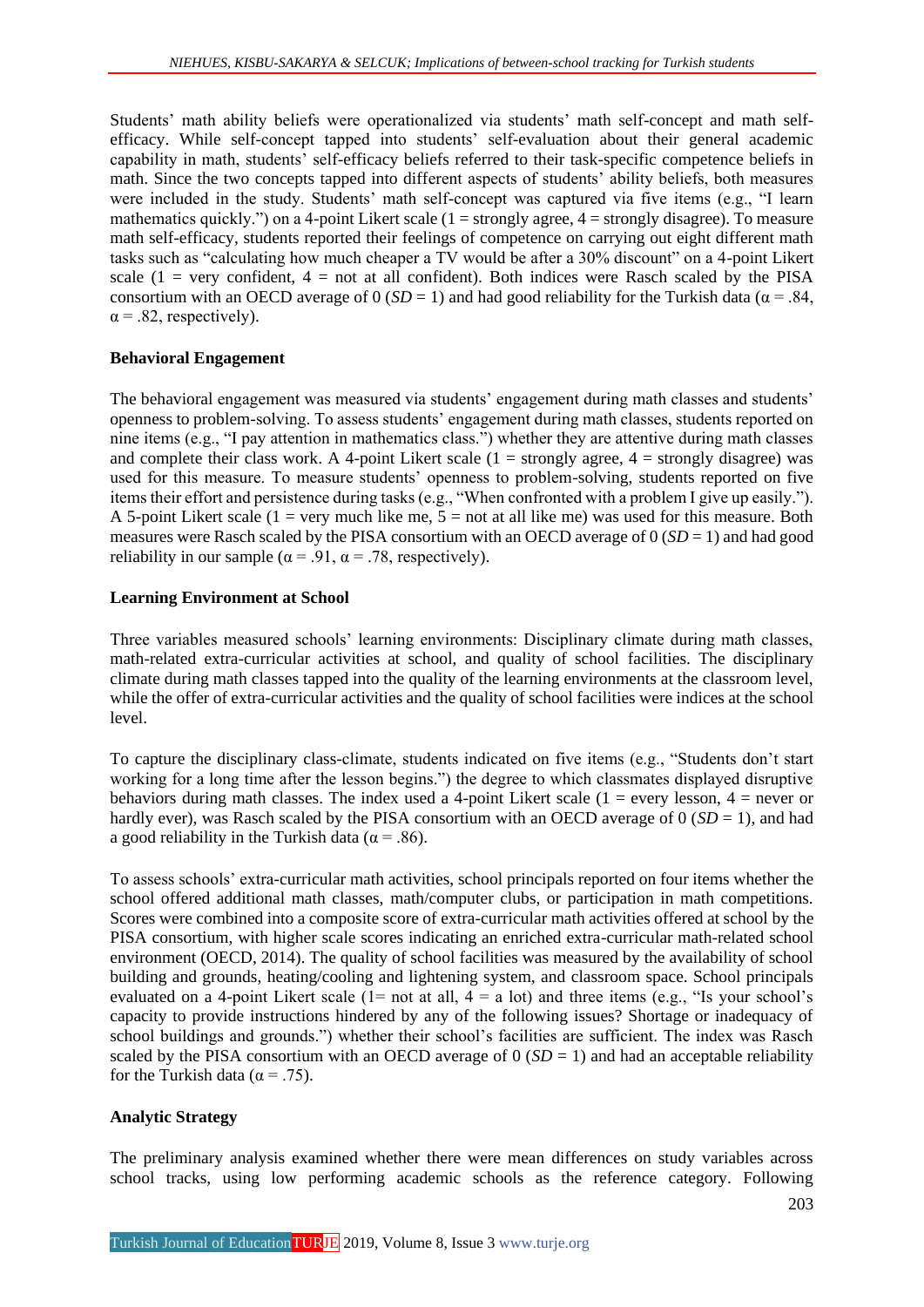recommendations of the PISA consortium, regressions were conducted with 80 replicate weights using SPSS 22 (OECD, 2009).

In the main analysis, we conducted a multinomial logistic regression via Mplus 7.4 (Muthen & Muthen, 1998-2012) to examine the role of family background, students' motivational and behavioral engagement, and experienced learning environments for school track attendance in Turkey. We incorporated student weights into our analyses to account for the sampling error (OECD, 2014) and used the Mplus "type = complex" option with school ID as the cluster variable in order to account for the hierarchical data structure (i.e., students nested within schools). Thus, we did not estimate a two level model in order to account for the nested data structure, but with using the "type = complex" option of Mplus we employed a design-based approach to correct for reduced standard errors due to the nested data structure (Stapleton, McNeish, & Seung Yang, 2016). The design-based approach as described by Stapleton et al. 2016 allowed us to estimate a model only at the student level while taking the hierarchical data structure into account. This approach is in line with our research question and aim to identify differences in individual students' school track attendance (Stapleton et al., 2016). We chose this approach, since with the multinomial logistic regression we wanted to explain what kind of students are likely to attend which school track and what kind of learning environment students are likely to experience at each school track. Thus, during the multinomial logistic regression, we were not interested in between school differences as such, therefore we did not model them. A logit function and the robust maximum likelihood estimator (MLR) was used for model estimation. For model assessment a robust likelihood-ratio test, the Bayesian information criterion (BIC), McFadden's  $R^2$  and a classification table was used (Agresti, 2007; Satorra & Bentler, 1999; Tabachnick & Fidell, 2007). The equations for the logistic regression were as follows:

| $ln(\frac{P\left(vocational\, school\, track\right)}{P\left( low-performing\, academic\, school\, track\right)}$ | $b100 + b101$ (SES) + $b102$ (parent math<br>$beliefs) + b103$ (student instrumental<br>motivation) + $b104$ (student interest in math) +<br>$b105$ (student math self-concept) +<br>$b106$ (student math self-efficacy) +<br>b107(student behavioral engagement in math<br>$classes$ ) + b108(student openness to problem<br>$solving$ ) + $b109$ (disciplinary climate during<br>math classes) + $b120$ (extra-curricular math<br>$activities) + b121$ (quality of school facilities) |
|------------------------------------------------------------------------------------------------------------------|-----------------------------------------------------------------------------------------------------------------------------------------------------------------------------------------------------------------------------------------------------------------------------------------------------------------------------------------------------------------------------------------------------------------------------------------------------------------------------------------|
| $ln(\frac{P(high-performing academic school track)}{P(low-performing academic school track)}) =$                 | $b200 + b201(SES) + b202(parent math)$<br>$beliefs) + b203(student\ instrumental$<br>$motion) + b204$ (student interest in math)<br>$+ b205$ (student math self-concept) +<br>$b206$ (student math self-efficacy) +<br>b207(student behavioral engagement in math<br>$classes$ ) + b208(student openness to problem<br>$solving$ ) + $b209$ (disciplinary climate during<br>math classes) + $b210$ (extra-curricular math<br>$activities) + b211$ (quality of school facilities)        |

When collecting data, PISA 2012 used a rotated design for their student questionnaire in order to increase the covered content by the student questionnaire (OECD, 2014). That means that three different booklets with varying items were randomly distributed to students and therefore, most missing data in the data-set was missing by design and missing completely at random (MCAR) (Graham, 2009). Checking for item-level missing data revealed that less than 2% of data was missing on each item. This data can be assumed to be missing at random (MAR) and thus, does not pose any threat to our parameter estimation (Graham, 2009).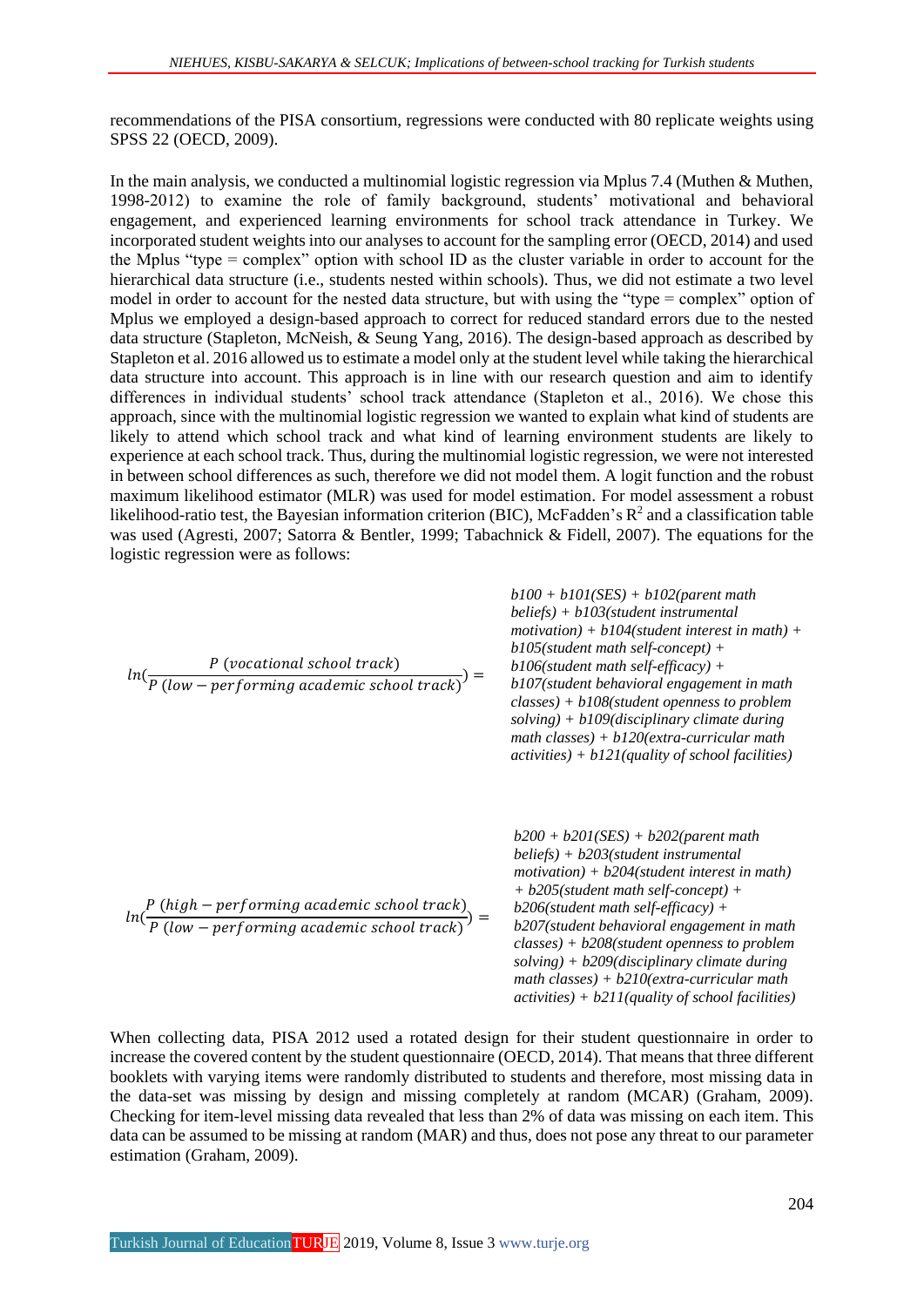#### **RESULTS**

### **Preliminary Analysis**

On average Turkish students performed 51 points less than the OECD average on the standardized math test (Table 1). Since the PISA 2012 consortium estimated that on average 41 points in math achievement referred to a learning progress within one school year, Turkish students were behind for over one year of schooling compared to the OECD average (OECD, 2013). Additionally, the SES level in our sample was low. With a mean of -1.44, mean SES of Turkish students was close to one and a half standard deviations below the OECD mean. Turkish students' value beliefs (ranging from  $M = -0.05$  to  $M = 0.05$ ) were comparable to the value beliefs held by the average OECD student, except for Turkish students' higher interest in math. Turkish students were close to half a standard deviation more interested in math  $(M = .42)$ , and they also reported higher average engagement levels at school  $(M = .21$  and  $M = .24)$ compared to their peers from OECD countries. Regarding the learning environment at school, Turkish students reported a slightly lower level of disciplinary classroom climate ( $M = -0.09$ ) than the average OECD student. And Turkish school principals indicated poorer quality of school facilities  $(M = -0.24)$ compared to the OECD average.

### Table 1.

| Descriptive statistics for study variables |  |  |
|--------------------------------------------|--|--|
|                                            |  |  |

|                                                    | N     | M       | SD   | Min     | Max  |
|----------------------------------------------------|-------|---------|------|---------|------|
| Student math achievement                           | 4.783 | 449     | 90.9 | 175     | 795  |
| <b>SES</b>                                         | 4,742 | $-1.44$ | 1.09 | $-4.61$ | 1.94 |
| Parent math beliefs                                | 3,123 | 0.01    | 0.80 | $-2.73$ | 1.14 |
| <b>Student Value Beliefs</b>                       |       |         |      |         |      |
| Student instrumental motivation                    | 3,136 | 0.05    | 0.99 | $-2.30$ | 1.59 |
| Student interest in math                           | 3,141 | 0.42    | 1.06 | $-1.78$ | 2.29 |
| <b>Student Ability Beliefs</b>                     |       |         |      |         |      |
| Student math self-concept                          | 3,141 | $-0.05$ | 0.97 | $-2.18$ | 2.26 |
| Student math self-efficacy                         | 3,146 | $-0.02$ | 0.93 | $-3.75$ | 2.27 |
| <b>Student Behavioral Engagement</b>               |       |         |      |         |      |
| Student behavioral engagement in math classes      | 3,146 | 0.24    | 1.12 | $-3.45$ | 2.72 |
| Student openness to problem solving                | 3,151 | 0.21    | 0.95 | $-3.63$ | 2.45 |
| <b>School Learning Environment</b>                 |       |         |      |         |      |
| Disciplinary climate during math classes           | 3,137 | $-0.09$ | 0.91 | $-2.48$ | 1.85 |
| Extra-curricular math activities offered at school | 4,783 | 1.75    | 1.32 | 0.00    | 5.00 |
| Quality of school facilities                       | 4.783 | $-0.24$ | 0.97 | $-2.76$ | 1.31 |

Preliminary analysis comparing means across school tracks in Turkey revealed more favorable student body characteristics and learning environments for high-performing academic compared to lowperforming academic schools (Table 2). On average, students attending high-performing academic schools had significantly higher math achievement, came from more advantaged families, were more motivated and behaviorally more engaged, had parents with higher math beliefs, and reported more favorable learning environments at school than students attending low-performing academic schools. Students from high-performing academic schools in Turkey did not significantly differ from students from low-performing schools in their interest in math and behavioral engagement during math classes (Table 2).

Low-performing academic schools did not differ from vocational schools in terms of students' math achievement, SES, instrumental math motivation, and extra-curricular school activities. Students attending low-performing academic schools in Turkey reported higher interest in math, higher ability beliefs, higher behavioral engagement, higher disciplinary class-climate, better-equipped school facilities, and their parents had more positive school-related beliefs compared to those attending vocational schools (Table 2).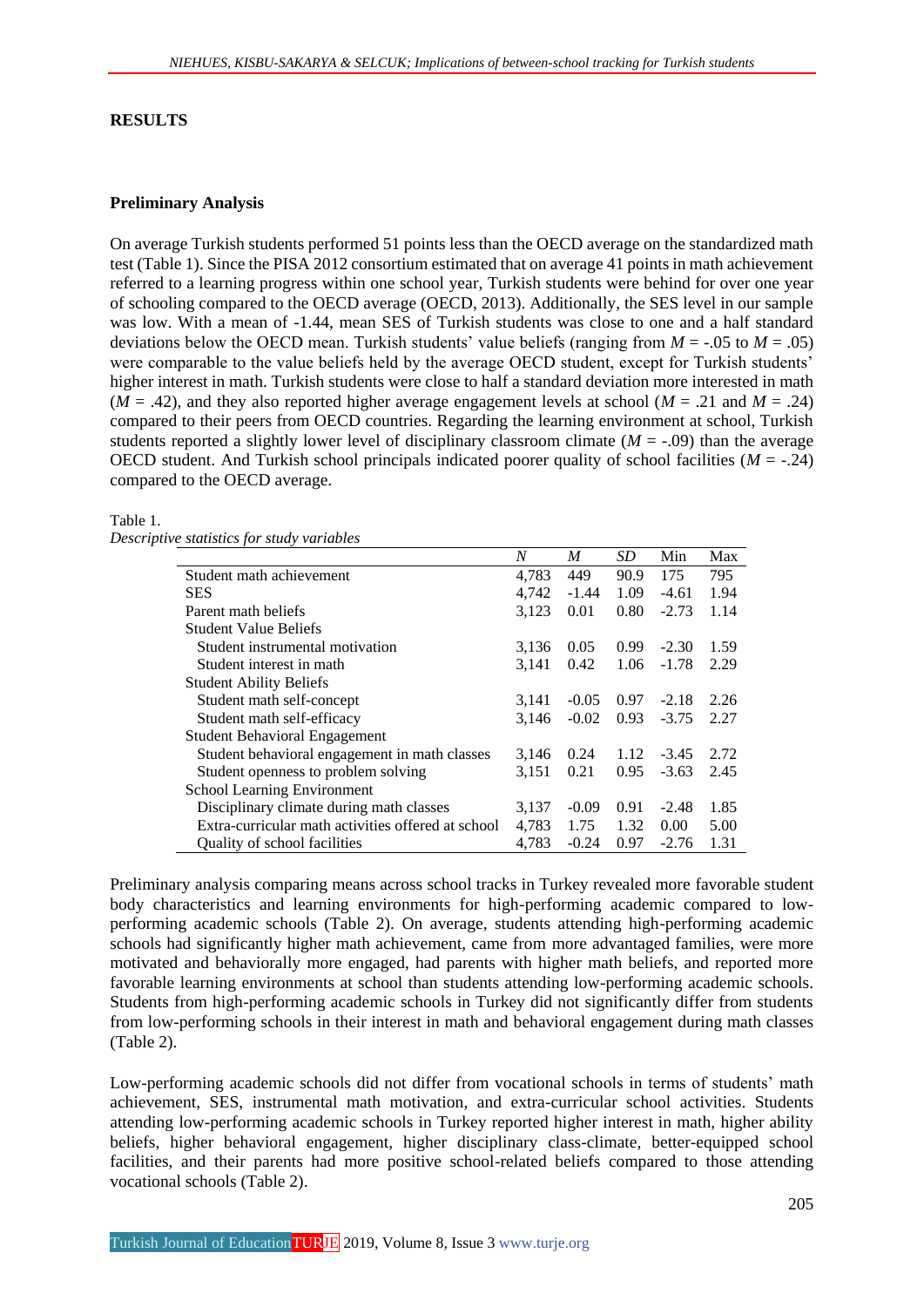#### Table 2.

*Means and mean differences across school tracks with low-performing-academic school track as the reference category*

|                                                    | Low-performing<br>academic track<br>$(n=1,630)$ | Vocational track<br>$(n=1.859)$ |                  |                 | High-performing | academic track   |               |
|----------------------------------------------------|-------------------------------------------------|---------------------------------|------------------|-----------------|-----------------|------------------|---------------|
|                                                    | M(SD)                                           | M(SD)                           | $M_{difference}$ | 95% CI          | M(SD)           | $M_{difference}$ | 95% CI        |
| Student math achievement                           | 415(65.0)                                       | 409(64.6)                       | $-5.51$          | $[-15.3, 4.32]$ | 555(66.9)       | $141*$           | [125, 156]    |
| <b>SES</b>                                         | $-1.65(1.03)$                                   | $-1.70(.90)$                    | $-.05$           | $[-.18, .08]$   | $-.77(1.17)$    | $.88*$           | [.71, 1.06]   |
| Parent math beliefs                                | .00(.84)                                        | $-.10(.82)$                     | $-.10*$          | $[-.17,-.02]$   | .18(.69)        | $.18*$           | [.09, .27]    |
| <b>Student Value Beliefs</b>                       |                                                 |                                 |                  |                 |                 |                  |               |
| Student instrumental motivation                    | .04(1.00)                                       | $-0.02(0.95)$                   | $-.05$           | $[-.14, .03]$   | .16(1.02)       | $.13*$           | [.02, .23]    |
| Student interest in math                           | .47(1.10)                                       | .32(1.04)                       | $-.15*$          | $[-.25,-.04]$   | .53(1.01)       | .07              | [-.04,.18]    |
| <b>Student Ability Beliefs</b>                     |                                                 |                                 |                  |                 |                 |                  |               |
| Student math self-concept                          | $-0.09(0.98)$                                   | $-.18(.92)$                     | $-10*$           | $[-.18,-.02]$   | .18(.98)        | $.26*$           | [.15, .37]    |
| Student math self-efficacy                         | $-16(.86)$                                      | $-.28(.88)$                     | $-.12*$          | $[-.20,-.04]$   | .53(.86)        | $.69*$           | [.57, .81]    |
| Student Behavioral Engagement                      |                                                 |                                 |                  |                 |                 |                  |               |
| Student behavioral engagement in math classes      | .30(1.16)                                       | .15(1.15)                       | $-.15*$          | $[-.20,-.05]$   | .32(1.01)       | .02              | $[-.09, .13]$ |
| Student openness to problem solving                | .22(.98)                                        | .08(.99)                        | $-.15*$          | $[-.22,-.07]$   | .39(.83)        | $.16*$           | [.07, .27]    |
| School Learning Environment                        |                                                 |                                 |                  |                 |                 |                  |               |
| Disciplinary climate during math classes           | $-16(.89)$                                      | $-.25(.91)$                     | $-.09*$          | $[-.18,-.00]$   | .24(.86)        | $.40*$           | [.28, .52]    |
| Extra-curricular math activities offered at school | 1.48(1.18)                                      | 1.46(1.09)                      | $-.02$           | $[-.51, .47]$   | 2.58(1.47)      | $1.10*$          | [.57, 1.63]   |
| <b>Ouality of school facilities</b>                | $-17(.90)$                                      | $-.60(.96)$                     | $-43*$           | $[-.78,-.07]$   | .19(.89)        | $.36*$           | [.05, .68]    |

*Note.* Results of regression analyses with 80 replicate weights. *Mdifference* <sup>=</sup>Difference between means for vocational/high-performing-academic track versus low-performing-academic track. 95% CI = 95% Confidence interval for the mean difference.  $*p < .05$ .

#### **Main Analysis**

In preparation for the logistic regression, we tested for multi-collinearity, screened for possible outliers and assessed linearity. Across all independent variables students' interest in math (tolerance = 0.29, VIF  $= 3.44$ ) had the lowest tolerance and highest variance inflation factor (VIF). Since none of the tolerance values were below 0.25 and none of the VIFs were above 5.00, we concluded that no problematic multicollinearity issues existed (Urban & Mayerl, 2006). The screening for outliers revealed that nine students reported lower math self-efficacy beliefs and additionally five students reported lower openness to problem solving scores than 3.29 standard deviations units away from the mean of the respective variables. Since for these students no unusual response pattern on further study variables could be detected, we refrained from deleting these cases from our dataset. The linearity in the logit was assessed with the Box-Tidwell (1962) procedure. Results indicated that only the relationship between the quality of the school building and the logit transformation of the dependent variable might not be linear. Yet, since alternative modelling of the relationship between the quality of the school building and the dependent variable did not result in any better fit, we kept the linear modelling for the final model.

In order to examine what kind of students are likely to attend which school track and what kind of learning environment students are likely to experience at each school track in Turkey, we estimated a multinomial logistic regression with school tracks (i.e., vocational, low-performing academic, highperforming academic schools) as the dependent variable. Low-performing academic schools were used as the reference category in our estimations. For student body characteristics, SES, parents' educationrelated math beliefs, students' valuing of math, students' math-competence beliefs, and their behavioral engagement were predictor variables in the logistic regression. For school factors, disciplinary climate during math classes, extra-curricular activities, and quality of school facilities served as predictor variables in the logistic regression. A significant likelihood-ratio test indicated that the addition of the predictors to an intercept only model significantly improved the fit between model and data,  $\chi^2(22, N=$ 1507) = 187.14,  $p < .001$ . Moreover, results showed that the variance accounted for by school track attendance in the final model was satisfactory (McFadden's  $R^2 = .19$ ). When a cut-off value of .5 was applied, the classification table indicated that our model predicted 54.6% of cases precisely, compared to 33.6% in the original data (Table 3).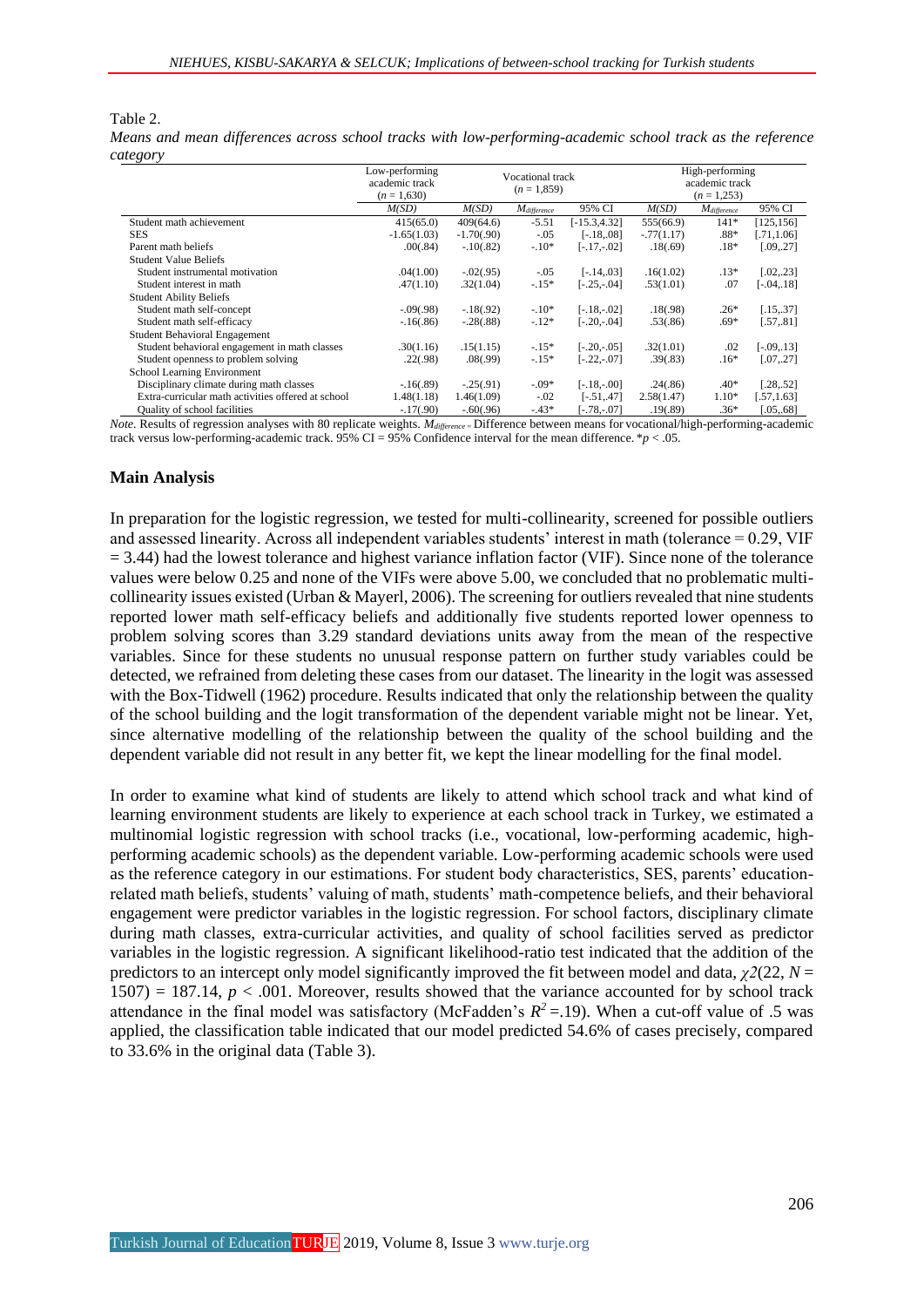|                                |                              | Predicted      |                 |                 |  |  |  |  |
|--------------------------------|------------------------------|----------------|-----------------|-----------------|--|--|--|--|
| Observed                       | Low-performing<br>Vocational |                | High-performing | Percent correct |  |  |  |  |
|                                | track                        | academic track | academic track  |                 |  |  |  |  |
| Vocational track               | 405                          | 158            | 25              | 68.9%           |  |  |  |  |
| Low-performing academic track  | 243                          | 213            | 50              | 42.1%           |  |  |  |  |
| High-performing academic track | 120                          | 75             | 218             | 52.8%           |  |  |  |  |
| <b>Overall Percentage</b>      | 51.0%                        | 27.2%          | 21.8%           | 54.6%           |  |  |  |  |

#### Table 3. *Classification for the multi-nominal logistic regression*

Overall, the logistic regression indicates that vocational and low-performing academic schools are similar in their student body characteristics. When comparing vocational with low-performing academic school tracks, only parental educational beliefs, students' math self-concept, quality of school facilities, and classroom environment were significant predictors of school track attendance (Table 4). Yet, students' SES, instrumental motivation, interest in math, math self-efficacy beliefs, behavioral engagement, and extra-curricular activities at school were non-significant predictors in the logistic regression. Specifically, given a one-unit increase in parental academic beliefs, disciplinary classroomclimate, and quality of school facilities, the odds of attending a vocational school relative to a lowperforming academic school decreased by .77, .84, and .60 times, respectively. Given a one-unit increase in math self-concept scores, the odds of attending a vocational school relative to a low-performing academic school were 1.29 times more likely.

Comparing low-performing academic to high-performing academic school track attendance, students' SES, math self-efficacy, behavioral engagement, students' classroom environment and extra-curricular math activities at school were significant predictors, while parental math beliefs, students' valuing of academic tasks, students' math self-concept, and school resources were non-significant predictors. That is, given a one-unit increase in students' SES, math self-efficacy beliefs, classroom-climate, and extracurricular school activities, the odds of attending a high-performing academic school relative to attending a low-performing academic school, were 1.90, 2.30, 1.47, and 1.73 times more likely, respectively. On the other hand, given a one-unit increase in students' math engagement and persistence in problem-solving, the odds of attending a high-performing academic school relative to attending a low-performing academic school were reduced by .78 and .74 times, respectively.

#### Table 4.

*Results of multinomial logistic regression predicting school track attendance with low-performing academic school track as reference category (N = 1,507)*

|                                                    | <b>Vocational track</b> |        |                  | High-performing academic track |        |                  |
|----------------------------------------------------|-------------------------|--------|------------------|--------------------------------|--------|------------------|
|                                                    | B(SE)                   | Exp(B) | $\boldsymbol{p}$ | B(SE)                          | Exp(B) | $\boldsymbol{p}$ |
| <b>SES</b>                                         | .08(.09)                | 1.08   | .411             | .64(.09)                       | 1.90   | < 0.001          |
| Parent math beliefs                                | $-.27(.08)$             | .77    | .001             | $-.05(.11)$                    | .95    | .640             |
| Student value beliefs                              |                         |        |                  |                                |        |                  |
| Student instrumental motivation                    | .02(.12)                | 1.02   | .883             | $-0.01(0.12)$                  | 1.00   | .967             |
| Student interest in math                           | $-.08(.12)$             | .92    | .510             | $-.08(.13)$                    | .93    | .572             |
| Student ability beliefs                            |                         |        |                  |                                |        |                  |
| Student math self-concept                          | .26(.10)                | 1.29   | .014             | .03(.13)                       | 1.03   | .802             |
| Student math self-efficacy                         | $-.15(.10)$             | .86    | .117             | .83(.12)                       | 2.30   | < 0.001          |
| School behavioral engagement                       |                         |        |                  |                                |        |                  |
| Student behavioral engagement in math classes      | $-0.05(0.09)$           | .95    | .581             | $-.25(.10)$                    | .78    | .015             |
| Student openness to problem solving                | $-.10(.07)$             | .91    | .179             | $-.30(.09)$                    | .74    | .001             |
| School learning environment                        |                         |        |                  |                                |        |                  |
| Disciplinary climate during math classes           | $-17(.09)$              | .84    | .044             | .38(.13)                       | 1.47   | .003             |
| Extra-curricular math activities offered at school | .03(.16)                | 1.03   | .846             | .55(.19)                       | 1.73   | .004             |
| Quality of school facilities                       | $-0.51(0.21)$           | .60    | .018             | .17(.29)                       | 1.18   | .565             |
| Log-likelihood                                     | $-1,325$                |        |                  |                                |        |                  |
| Likelihood-ratio $\chi$ 2(22)                      | 187                     |        | < 0.001          |                                |        |                  |
| <b>BIC</b>                                         | 2,825                   |        |                  |                                |        |                  |
| McFadden's $R^2$                                   | .19                     |        |                  |                                |        |                  |

Note. *nlow-performing academic school track* = 506, *nvocational school track* = 588, *nhigh-performing academic school track* = 413.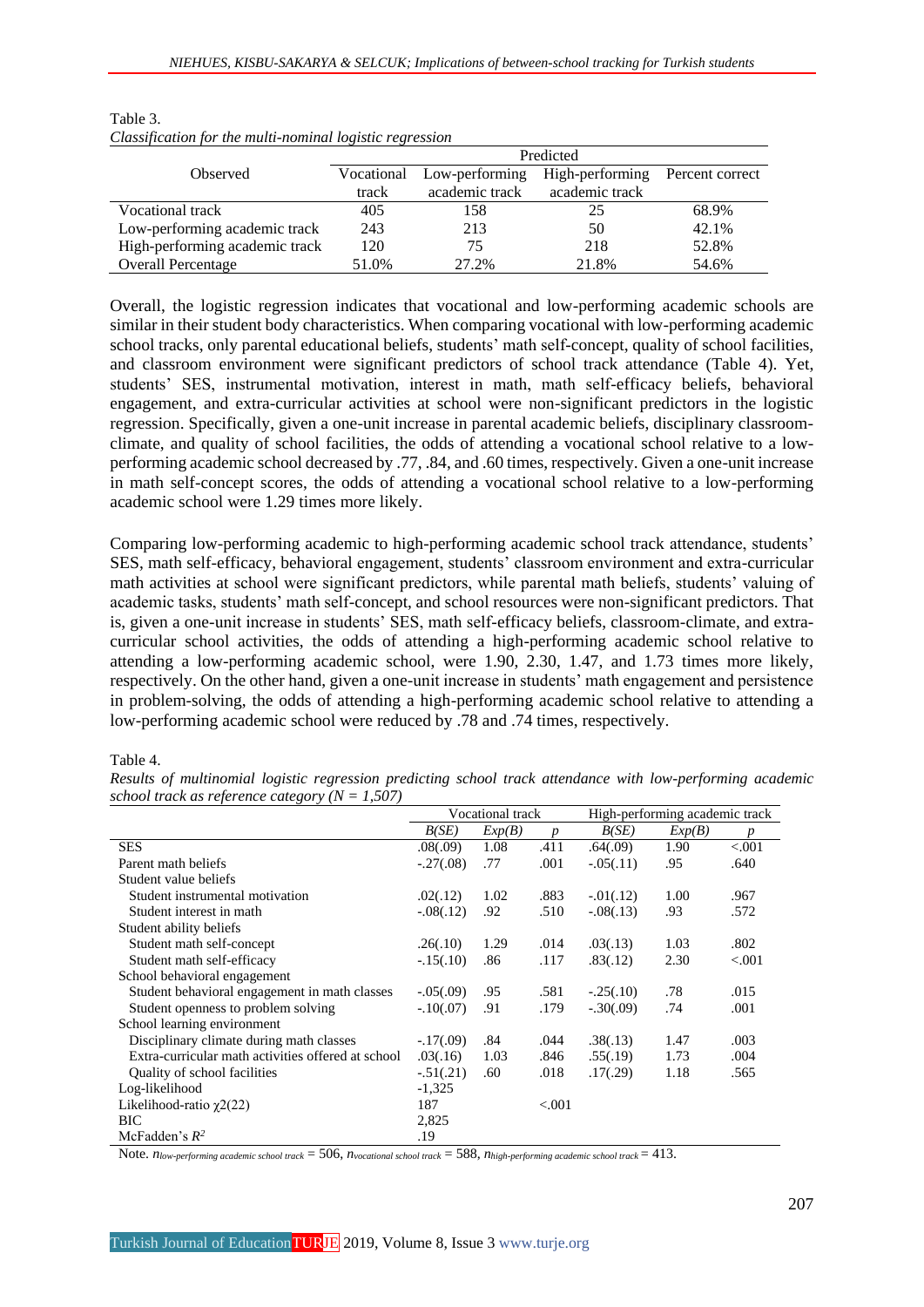#### **DISCUSSION**

With the aim to understand implications of Turkey's tracking system and to identify policy approaches to dampen its negative implications, the current study assessed how school track attendance related to (1) student and family as well as (2) school characteristics in Turkey. For our estimations, we used the PISA 2012 data which provided us with a large representative sample of 15-year-old students from 152 different schools throughout Turkey. Our results confirmed that Turkish students coming from economically more advantaged families were more likely to attend high-performing schools. At highperforming schools, Turkish students were more likely to trust their own math ability and experience more favorable learning environments compared to students at low-performing academic schools. Contrary to our expectations, students at high-performing schools were just as much likely to value math and were less likely to be behaviorally engaged during their math classes as their peers from lowperforming academic schools. Learning environments were likely to be particularly poor at vocational schools. For lower-SES students, school track attendance was associated with parental beliefs instead of SES. That is, when students reported that their parents assign a higher value to their math abilities, then students were more likely to attend low-performing academic schools instead of vocational schools. Overall, the analyses highlighted the importance of school track attendance in Turkey's selective school system. Implications of each finding are discussed in more detail below.

#### **Social Segregation between School Tracks**

In line with previous research (Alacaci & Erbas, 2010; Dincer & Uysal, 2010), our results documented a channeling of higher-SES students into high-performing academic schools in Turkey. Lower-SES students concentrated in Turkey's low-performing academic or low-performing vocational schools. While previous studies on Turkey already documented high social and academic disparities among Turkish schools, our study is the first to verify the increased likelihood of higher-SES students attending high-performing upper-secondary schools in Turkey. This is an interesting finding, since it implies that the admission process to Turkish upper-secondary schools is socially biased, despite being mostly based on test results from a national standardized exam. That is, students coming from more advantaged families are more likely to be successful during the admission process to high-performing uppersecondary schools in Turkey. This finding confirms our expectations and is in line with other studies from Turkey or France indicating the positive association between standardized admission exam results and SES (Caner & Okten, 2013; OECD, 2012; Özdemir, 2016). It is also in line with studies suggesting that SES-related educational differences are likely to increase at transition points in selective school systems such as between-school tracking (Schnabel et al., 2002).

Different reasons exist why students coming from economically more advantaged families are more likely to prevail in the tough competition to gain access to high-performing upper-secondary schools in Turkey. Higher-SES students are, for example, found to have more resources at their disposal in order to prepare themselves for the admission process (e.g., by taking extra classes in preparation for standardized exams; Caner & Okten, 2013; Özdemir, 2016). It is also possible that higher-SES students perform better on the admission exams since their overall academic achievement relates to their SES (Alacaci & Erbas, 2010). Another reason might be that higher-SES parents are more successful in navigating their child through the admission process, since higher-SES parents are found to possess more knowledge about the education system, get more actively involved during transition times and more frequently contact teachers during transition times (Groos, 2016; Kleine, 2014; Weininger & Lareau, 2003). Overall, our results support the findings that between-school tracking, even when placement is mostly based on standardized test results, is likely to increase social segregation among upper-secondary schools in Turkey, and thus, it is likely to put a threat to equity in education in Turkey.

Moreover, interestingly, while SES mattered for the access to high-performing instead of lowperforming academic schools in Turkey, SES did not matter for the access to low-performing schools

Turkish Journal of Education TURJE 2019, Volume 8, Issue 3 [www.turje.org](http://www.turje.org/)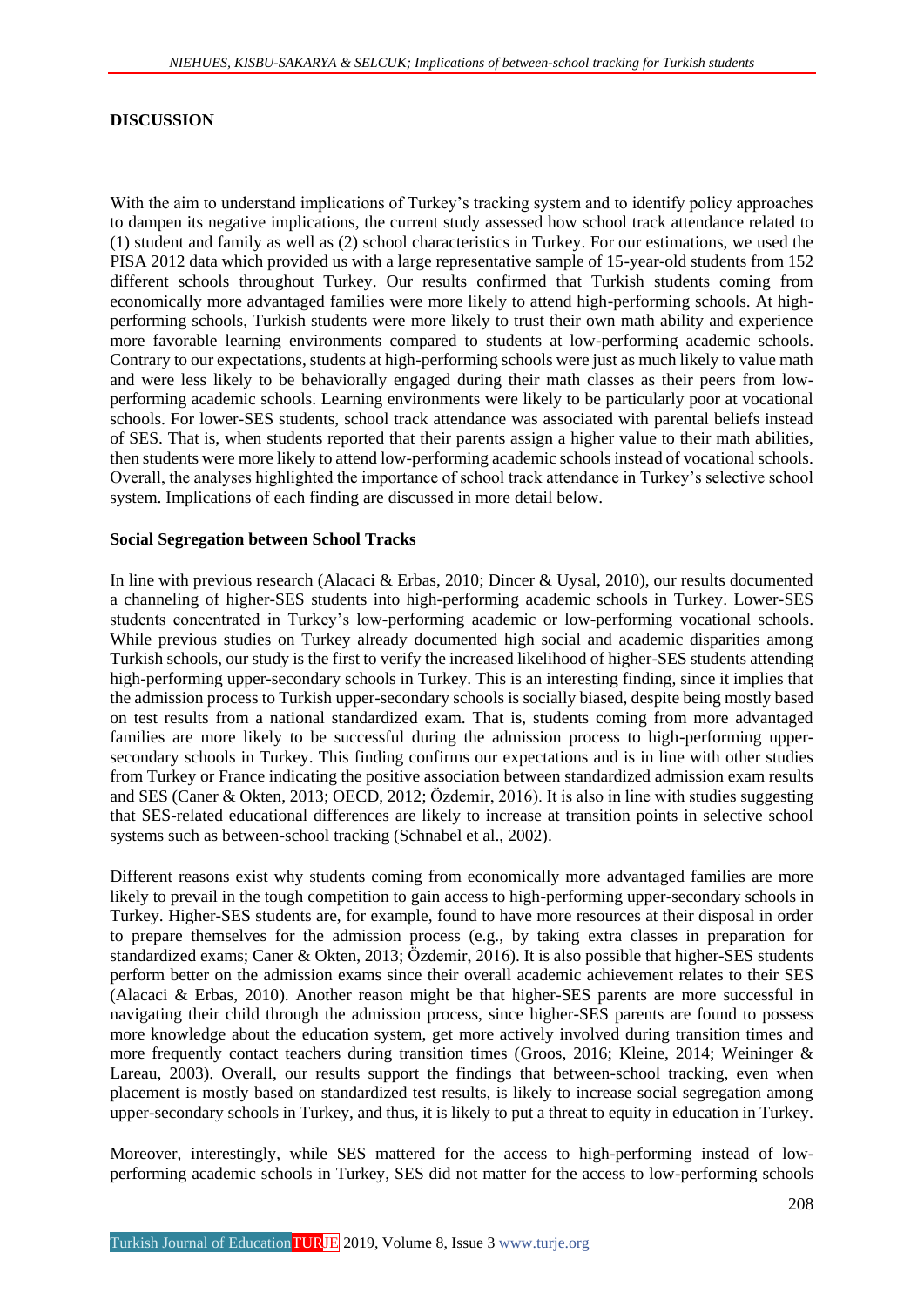in our study. Comparing low-performing school track attendance with each other (i.e., vocational versus low-performing academic school track attendance) revealed that academic-oriented parents would send their child to an academic instead of a vocational low-performing school. It is possible that children of these education-oriented parents actually tried to gain access to better performing schools, but due to the high competition within the Turkish education system they were not able to, and thus, they attended low-performing academic schools. In line with studies on school choice, these results underscore the importance of parental cognitions besides SES for students' school track choice (Becker, 2010). Moreover, these results highlight variation in parents' education-related beliefs among lower-SES Turkish parents. This is important, since school track attendance is likely to hold important implications for students' future academic development, with students attending vocational schools being less likely to attend college (Caner & Okten, 2013; Özdemir, 2016). Furthermore, these results are important, since they suggest that there is variation and possibly room for modification of education-related parental beliefs of lower-SES parents in Turkey. Thus, interventions, which aim to tackle SES-related disparities in school track attendance in Turkey, may also take family characteristics such as education-related beliefs of parents into account.

## **Comparable Task Value, Lower Ability Beliefs, and Higher Behavioral Engagement Levels at Low-performing Academic Schools**

The EVT posits that more positive motivational beliefs result in higher achievement and engagement levels of students, as well as their enrolment into more challenging academic classes and school tracks (Eccles & Wigfield, 2002). Thus, we expected that motivational beliefs and engagement levels would be highest among students attending high-performing schools. However, contrary to our expectations from EVT, the results of the logistic regression revealed that school track attendance was not associated with students' interest and instrumental motivation (i.e., value beliefs), but with their confidence in their academic abilities and behavioral engagement.

Surprisingly, students at low-achieving academic schools were less likely to trust their own math ability, but put in more effort during their math classes than students from high-performing schools. Hence, it is possible that students at low-performing academic schools may not be able to benefit academically from their enhanced work for their math classes in Turkey. At the same time, Turkish students' higher academic performance and higher confidence in their math ability at high-performing academic schools is not likely to be associated with more effort of these students. Higher performance and confidence beliefs of students at high-performing academic schools might rather be due to school factors, such as the learning environment at school.

Also surprisingly, students attending low-performing academic schools were likely to hold lower ability beliefs than students from vocational or high-performing academic schools. A possible explanation for these low ability beliefs of students at low-performing academic schools is that in Turkey's selective school system, students' competence beliefs get shaped by (1) school admittance and (2) students' personal standards. Admission to selective upper-secondary schools in Turkey is regulated by test scores from a national examination. Students attending low-achieving academic schools are likely to have been aiming to attend better schools, but due to their low exam scores, they got assigned to less successful schools. Based on this admission and their exam scores, their ability beliefs might have suffered. This would be in line with findings from Mann and colleagues (2015) who argue that in selective school systems students' ability beliefs are associated with students' school admission. Moreover, students from low-performing academic schools were more likely to hold lower ability beliefs than students at vocational schools. This might be because students at vocational schools did not strive to attend prestigious upper-secondary schools. Thus, their ability beliefs did not suffer from their admission to non-prestigious vocational schools. Other studies from Turkey also indicate that rather than students' value beliefs and behavioral engagement, particularly students' competence beliefs and school track attendance are important for their academic development (Özel, Caglak, & Erdogan, 2013; Senler & Sungur, 2009). Yildirim (2012), for example, found in a mediational model for 15-year-old Turkish students that, while students' task value beliefs predicted their learning-related behavior, the learning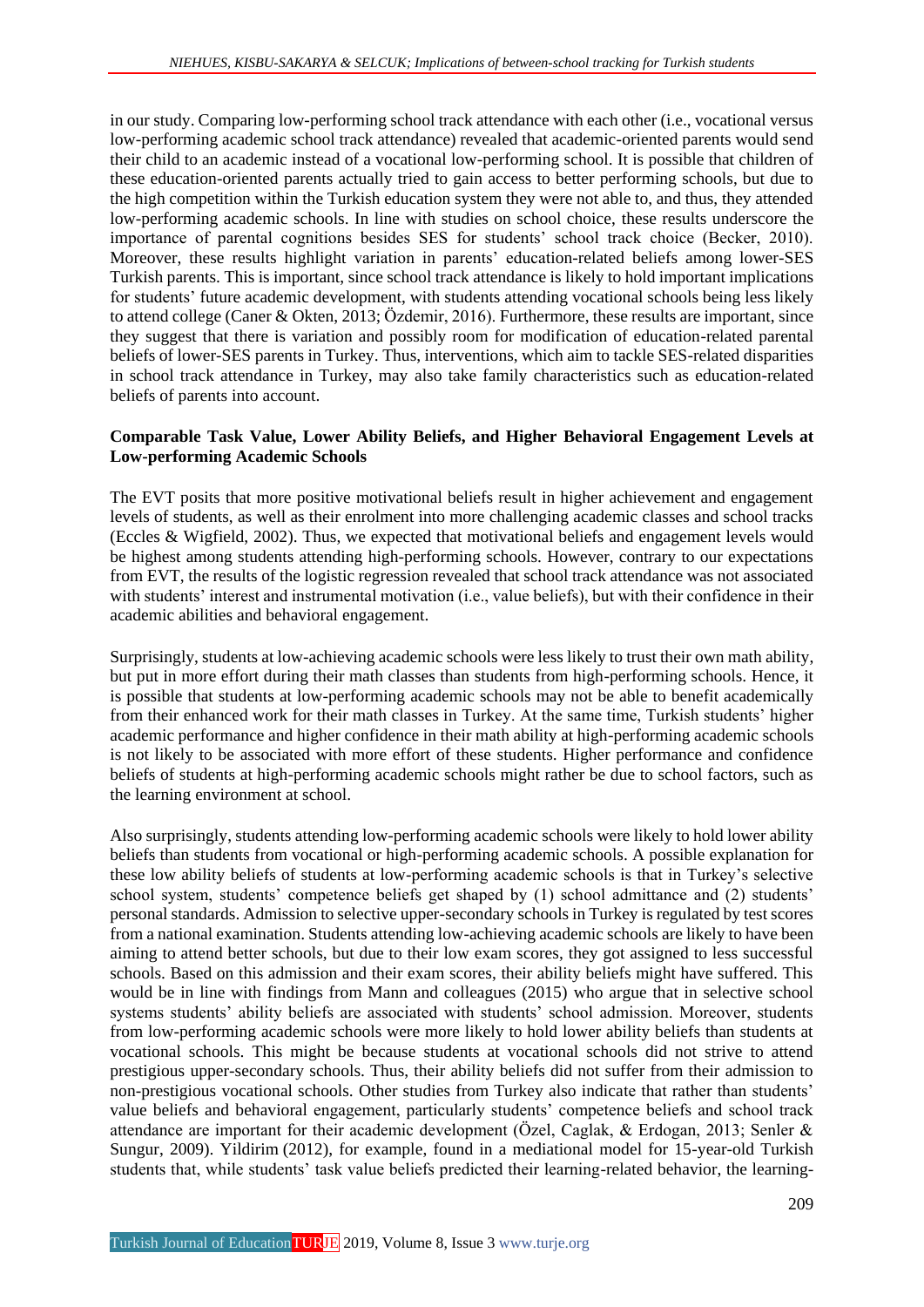related behavior in turn was not significantly associated with students' science achievement. The author found that only students' ability beliefs predicted their academic performance. These findings hold important implications for future studies aiming to explain individual differences in Turkish students' achievement as well as EVT, since it highlights the associations between school track attendance and competence beliefs in the Turkish education system. Thus, in addition to the family background, as suggested by EVT, also features of the school system, in such selective school systems as the one found in Turkey, are likely to shape students' competence beliefs and consequently also their academic achievement (Mann et al. 2015, Simpkins et al., 2015). Thus, future studies explaining individual differences in competence beliefs and academic achievement in Turkey should take features of the school system such as the performance level of schools into account.

## **Enhanced Learning Environments at High-performing Schools**

In line with our hypothesis, results of the present study indicated that students at high-performing compared to low-performing academic schools experienced a more favorable learning environment with more positive disciplinary classroom-climates and a richer offer of extra-curricular math activities at school. These features of high-performing academic schools may result in prolonged instructional and practice time, and thus pronounced cognitive stimulation and self-efficacy beliefs for students at highperforming compared to low-performing schools in Turkey (OECD, 2012). This effect may be reinforced by an overall more academically demanding curriculum in high-performing compared to lowperforming academic or vocational schools in Turkey (Giersch, 2016).

Additionally, study results emphasized that vocational schools are particularly disadvantaged in Turkey: These schools had the lowest disciplinary climate during math classes and poor resources. This is in line with previous findings that low-performing schools are often poorly equipped but are attended by students with the highest needs (Muijs, Harris, Chapman, Stoll, & Russ, 2004). Hence, researchers are calling for a relocation of resources towards these schools in order to enable them to meet the high needs of their student body (OECD, 2012; Windle, 2014).

To sum up, study results suggest that, in Turkey, admittance to high-performing academic schools and the associated experience of a more stimulating learning environment at school may supersede the positive effect of individual students' interest, instrumental motivation and behavioral engagement on their performance. This implies that in order to foster students' academic achievement, policies should focus on enhancing learning environments and students' academic confidence, especially at lowperforming schools in Turkey, instead of focusing on fostering students' valuing of academic tasks or effort (OECD, 2012; Murphy, 2010). Particularly, vocational schools seem to be poorly equipped to meet the needs of its often disadvantaged students.

Moreover, our results imply that ability beliefs of students are sensitive to competition within the school system and the attainment of personal goals (Mann et al., 2015). For the Turkish school system this means that its between-school tracking has detrimental effects on students' competence beliefs with unrealized goals. In regard to EVT, it means that in addition to family background also the school system has the potential to shape students' ability beliefs, particular in countries with highly selective school systems.

## **LIMITATIONS and CONCLUSION**

The results should be evaluated in the context of some limitations. First, the PISA data-set is crosssectional. Therefore, no inferences about causality can be made. It is possible that the present findings reflect a self-selection bias of students with high achievement and ability beliefs into high-performing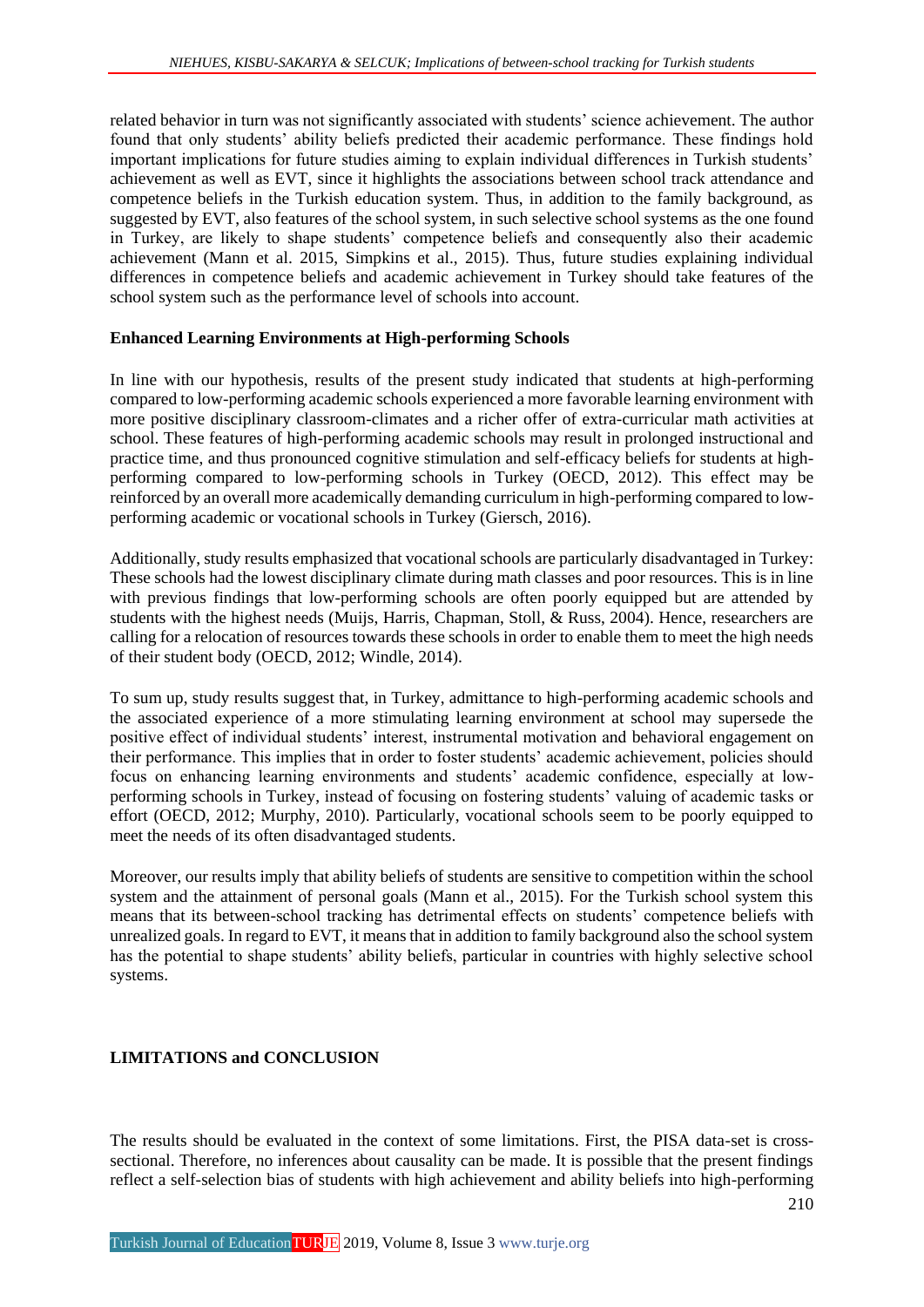academic schools, that high-performing academic schools foster subsequent student characteristics, or that there are reciprocal effects between students' school track attendance, student body, and school characteristics. In order to disentangle these effects, longitudinal studies are needed. Another limitation of the present study is that most measures were student-reports and math-specific, which may reduce the generalizability of the results. Thus, future studies should employ additional methods of assessment such as teacher report, parent report or observational measures, and include additional academic domains.

Despite these limitations, the present study has a host of strengths. It uses a large, representative sample including a large number of schools. Moreover, it extends the literature by estimating school-track attendance in a highly selective school system such as the one found in Turkey. To our knowledge studies that take school features into account are still very scarce in Turkey. This focus on school tracks allowed us to reveal three key findings with important implications for Turkey's selective school system: First, our study is the first to confirm that lower-SES students get channeled into low-performing schools in Turkey. Thus, the Turkish between-school tracking system with its allocation system via standardized national exams to prestigious upper-secondary schools is likely to reinforce socio-economic inequalities and puts a threat to equity. Therefore, future school allocation policies should aim to combat the social segregation between upper-secondary schools in Turkey. Second, Turkish students at high-performing schools are likely to benefit from enriched learning environments at their schools and less so from enhanced behavioral engagement patterns or interest and instrumental motivation of students. Thus, in order to enhance student achievement in Turkey, educational policies should aim to improve learning environments, especially at low-performing schools in Turkey. Moreover, how school features related to gains in students' academic achievement is an important question for further longitudinal studies in Turkey. Third, ability beliefs of students are likely to be sensitive to personal goal settings and features of the school system. Hence, ability beliefs are likely to suffer for students with disappointed ambitions in selective school systems. These results suggest that besides family factors, as proposed by EVT, features of the school system, such as tracking, are also associated with students' motivational beliefs. Overall, findings of this study are likely to be applicable to other countries with between-school tracking based on prior achievement, yet, further research in other countries with such selective school systems is needed.

### **REFERENCES**

- Agresti, A. (2007). *An Introduction to categorical data analysis* (2<sup>nd</sup> ed.). New Jersey: Wiley.
- Alacaci, C., & Erbas, A.K. (2010). Unpacking the inequality among Turkish schools: Findings from PISA 2006. *International Journal of Educational Development, 30*, 182-192.
- Becker, B. (2010). *Bildungsaspirationen von Migranten: Determinanten und Umsetzung in Bildungsergebnisse*  [Educational aspirations of immigrants: Determinants and application on educational outcomes]. MZES Workingpapers, 137.
- Box, G., & Tidwell, P. (1962). Transformation of the independent variables. *Technometrics, 4*, 531-550.
- Caner, A., & Okten, C. (2013). Higher education in Turkey: Subsidizing the rich or the poor? *Economics of Education Review, 35,* 75-92.
- Dincer, M.A., & Uysal, G. (2010). The determinants of student achievement in Turkey. *International Journal of Educational Development, 30*, 592–598.
- Eccles, J.S., & Roeser, R.W. (2011). Schools as developmental contexts during adolescence. *Journal of Research on Adolescence, 21*, 225-241.
- Eccles, J.S., & Wigfield, A. (2002). Motivational beliefs, values, and goals. *Annual Review of Psychology, 53,*  109-132.
- Gamoran, A. (2004). Classroom organization and instructional quality. In M. Wang & J. Walberg (Eds.) *Can unlike students learn together? Grade retention, tracking, and grouping* (pp. 141-155). Greenwich:Information Age.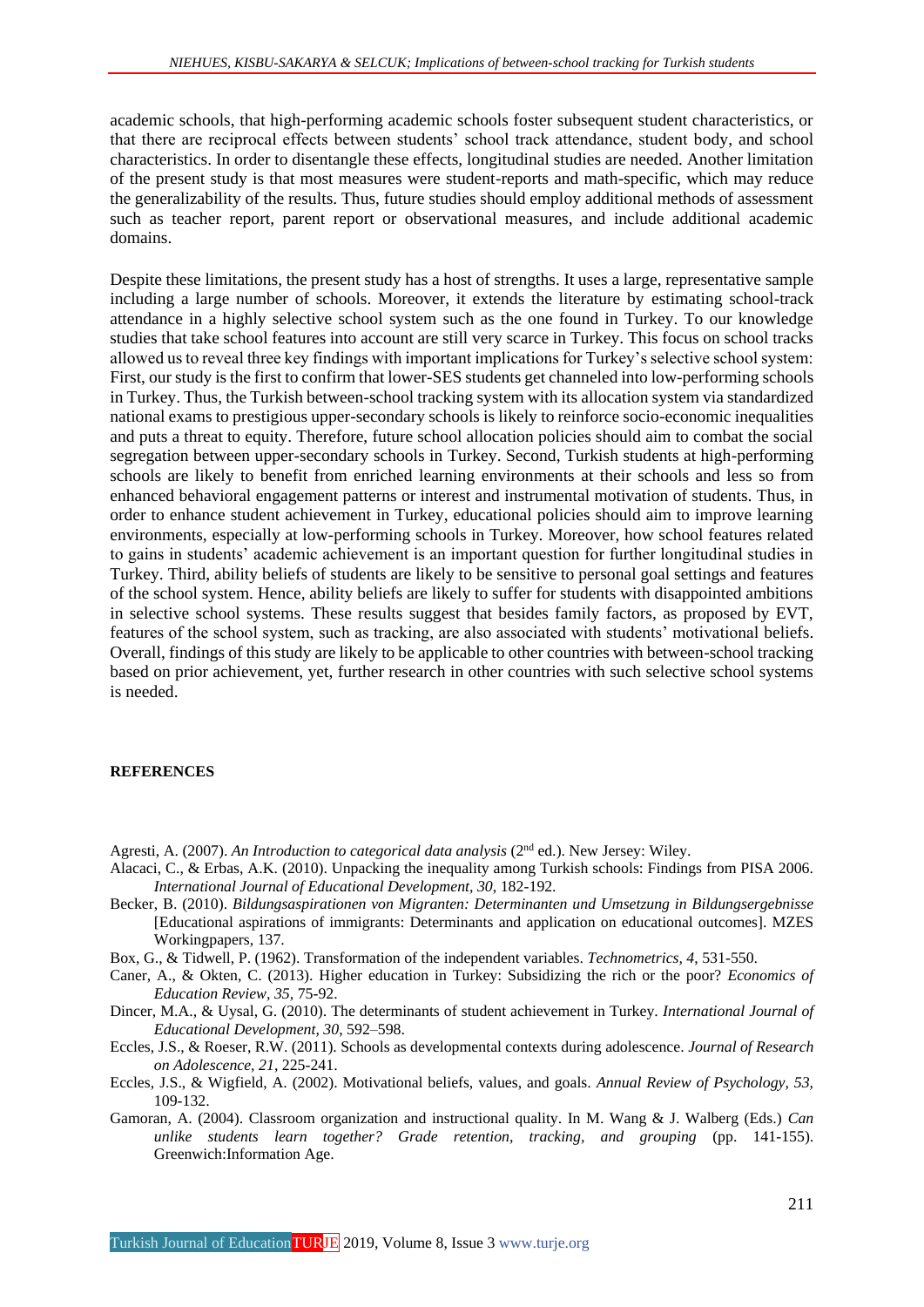- Giersch, J. (2016). Academic tracking, high-stakes tests, and preparing students for college: How inequality persists within schools. *Educational Policy,* 1-29.
- Graham, J.W. (2009). Missing data analysis: Making it work in the real world. *Annual Review of Psychology, 60,*  549–576.
- Groos, T. (2016). *Gleich und gleich gesellt sich gern, zu den sozialen Folgen freier Grundschulwahl* [Birds of feather flock together, social implications of free primary school choice]. (Workingpaper No. 5). Gütersloh:Bertelsman Stiftung.
- Guo, J., Parker, P.D., Marsh, H.W., & Morin, A.J. (2015). Achievement, motivation, and educational choices: A longitudinal study on expectancy and value using a multiplicative perspective. *Developmental Psychology, 51,* 1163-1176.
- Kleine L.(2014). *Der Übergang in die Sekundarstufe I. Die Bedeutung sozialer Beziehungen für den Schulerfolg and die Formation elterlicher Bildungsentscheidungen* [Transition into secondary school. Importance of social relations and the development of parental educational decisions]. Bamberg:University of Bamberg Press.
- Maaz, K., Trautwein, U., Lüdtke, O., & Baumert, J. (2008). Educational transitions and differential learning environments: How explicit between-school tracking contributes to social inequality in educational outcomes. *Child Development Perspectives, 2*, 99-106.
- Mann, A., Legewie, J., & DiPrete, T.A. (2015). The role of school performance in narrowing gender gaps in the formation of STEM aspirations: A cross-national study. *Frontier in Psychology, 6*, 1-11.
- Marsh, H.W., & Hau, K.T. (2003). Big-Fish--Little-Pond effect on academic self-concept: A cross-cultural (26 country) test of the negative effects of academically selective schools. *American Psychologist, 58,* 364-376.
- McNeish, D., & Stapleton, L. (2016). The effect of small sample size on tow level model estimates: A review and illustration. Educational *Psychology Review, 28*, 295-314.
- Muijs, D., Harris, A., Chapman, C., Stoll, L., & Russ, J. (2004). Improving schools in socioeconomically disadvantaged areas – a review of research evidence. *School Effectiveness and School Improvement, 15*, 149-175.
- Murphy, J. (2010). The educator's handbook for understanding and closing achievement gaps. Corwin:Thousand Oaks.
- Muthen, B.O., & Muthen, L.K. (1998-2012). *Mplus user's guide*. Los Angeles, CA:Muthen and Muthen.
- OECD. (2009). *PISA data analysis manual. SPSS second edition.* Paris: OECD Publishing.
- OECD. (2012). *Equity and quality in education: Supporting disadvantaged students and schools.* Paris: OECD Publishing.
- OECD. (2013). *PISA 2012 results: What makes schools successful? Resources, policies and practices (Volume IV).* Paris: OECD Publishing.
- OECD. (2014). *PISA 2012 technical report*. Paris:OECD Publishing.
- Özdemir, C. (2016). Equity in the Turkish education system: A multilevel analysis of social background influences on the mathematics performance of 15-year-old students. *European Educational Research Journal, 15*, 193-217.
- Özel, E., Özel, S., & Thompson, B. (2013). SES-related mathematics achievement gap in Turkey compared to European Union countries. *Education and Science, 38,* 179-193.
- Özel, M., Caglak, S., & Erdogan, M. (2013). Are affective factors a good predictor of science achievement? Examining the role of affective factors based on PISA 2006. *Learning and Individual Differences, 24,* 73– 82.
- Roeser, R.W., Urdan, T.C. & Stephens, J.M. (2009). School as a context of motivation and development. In K.R. Wentzel & A. Wigfield (Eds.) *Handbook of Motivation at School* (pp. 381-410). New York: Routledge.
- Satorra, A., & Bentler, P. M. (1999). A scaled difference chi-square test statistic for moment structure analysis (Working paper No. 412). Barcelona: Universitat Pompeu Fabra, Department of Economics.
- Schnabel, K.U., Alfeld, C., Eccles, J.S., Köller, O., & Baumert, J. (2002). Parental influence on students' educational choices in the United States and Germany: Different ramifications – Same effect? *Journal of Vocational Behavior, 60*, 178-198.
- Senler, B., & Sungur, S. (2009). Parental influences on students' self-concept, task value beliefs, and achievement in science. *The Spanish Journal of Psychology, 12*, 106-117.
- Simpkins, S.D., Fredericks, J., & Eccles, J.S. (2015). The role of parents in the ontogeny of achievement-related motivation and behavioral choices [Monograph]. *Monographs of the Society for Research in Child*  Development, 317.
- Stapleton, L., M., McNeish, D., M., & Seung Yang, J. (2016). Multilevel and single-level models for measured and latent variables when data are clustered. *Educational Psychologist, 53*, 317–330.
- Tabachnick, B.G., & Fidell, L.S. (2007). *Using multivariate statistics, 5th ed*. Boston: Pearson.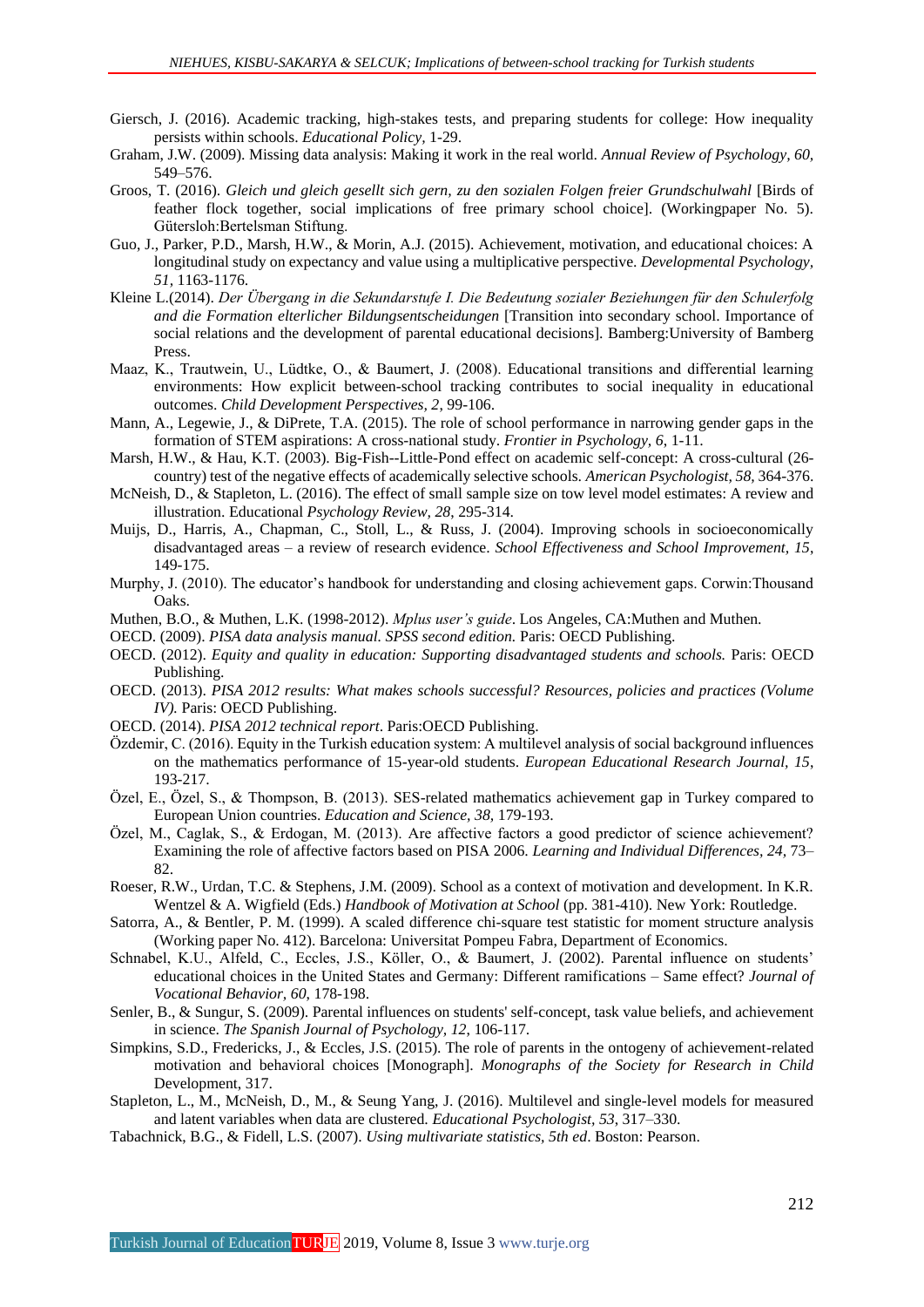- Thomas, D.E., Hierman, K.L., Thompson, C., & Powers, C.J. (2008). Double jeopardy: Child and school characteristics that predict aggressive-disruptive behavior in first grade. *School Psychology Review, 37*, 516-532.
- Weininger, E., & Lareau, A. (2003). Translating Bourdieu into American context: The question of social class and family-school relations. *Poetics, 31,* 375–402.
- Windle, J. (2014). The rise of school choice in education funding reform: An analysis of two policy moments*. Educational Policy, 28,* 306-324.
- Yavuz, M. (2009). Factors that affect mathematics-science (MS) scores in the secondary education institutional exam: An application of structural equation modeling. *Educational Sciences: Theory & Practice, 9*, 1557- 1572.
- Yildirim, S. (2012). Teacher support, motivation, learning strategy use, and achievement: A multilevel mediation model. *The Journal of Experimental Education, 80*, 150-172.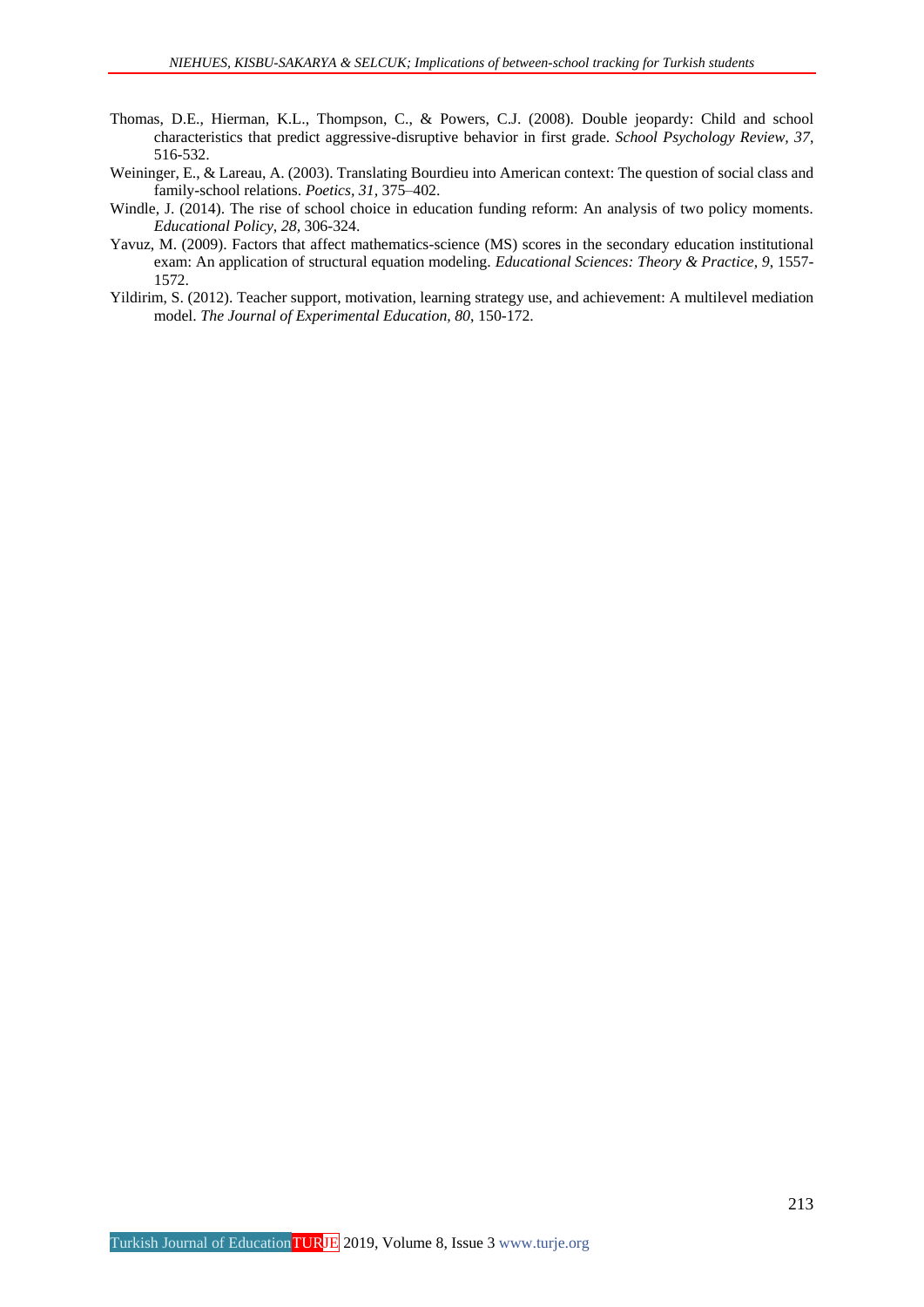## **APPENDIX 1.**

*Results of multinomial logistic regression predicting school track attendance with low-performing academic school track as reference category including schools with less than 10 students (* $N = 1,520$ *)* 

|                                                    | Vocational track |        |                  | High-performing academic |        |                  |  |
|----------------------------------------------------|------------------|--------|------------------|--------------------------|--------|------------------|--|
|                                                    |                  |        |                  | track                    |        |                  |  |
|                                                    | B(SE)            | Exp(B) | $\boldsymbol{D}$ | B(SE)                    | Exp(B) | $\boldsymbol{p}$ |  |
| <b>SES</b>                                         | .10(.09)         | 1.10   | .261             | .67(.09)                 | 1.97   | < .001           |  |
| Parent math beliefs                                | $-.27(.08)$      | .77    | .001             | $-0.06(0.11)$            | .94    | .584             |  |
| Student value beliefs                              |                  |        |                  |                          |        |                  |  |
| Student instrumental motivation                    | .02(.11)         | 1.02   | .863             | $-0.01(0.12)$            | 1.00   | .981             |  |
| Student interest in math                           | $-.10(.12)$      | .90    | .404             | $-.10(.13)$              | .91    | .455             |  |
| Student ability beliefs                            |                  |        |                  |                          |        |                  |  |
| Student math self-concept                          | .28(.10)         | 1.32   | .008             | .06(.13)                 | 1.06   | .638             |  |
| Student math self-efficacy                         | $-.16(.10)$      | .85    | .084             | .82(.12)                 | 2.27   | ${<}001$         |  |
| School behavioral engagement                       |                  |        |                  |                          |        |                  |  |
| Student behavioral engagement in math classes      | $-.07(.09)$      | .93    | .441             | $-.27(.10)$              | .77    | .009             |  |
| Student openness to problem solving                | $-.08(.07)$      | .93    | .286             | $-.28(.09)$              | .76    | .003             |  |
| School learning environment                        |                  |        |                  |                          |        |                  |  |
| Disciplinary climate during math classes           | $-.17(.08)$      | .84    | .038             | .39(.13)                 | 1.47   | .003             |  |
| Extra-curricular math activities offered at school | .01(.16)         | 1.01   | .962             | .52(.19)                 | 1.69   | .006             |  |
| Quality of school facilities                       | $-.49(.21)$      | .61    | .019             | .18(.29)                 | 1.20   | .531             |  |
| Log-likelihood                                     | $-1,337$         |        |                  |                          |        |                  |  |
| Likelihood-ratio $\chi$ 2(22)                      | 189              |        | ${<}001$         |                          |        |                  |  |
| <b>BIC</b>                                         | 2,894            |        |                  |                          |        |                  |  |
| McFadden's $R^2$                                   | .19              |        |                  |                          |        |                  |  |

Note. *nlow-performing academic school track* = 519, *nvocational school track* = 588, *nhigh-performing academic school track* = 413.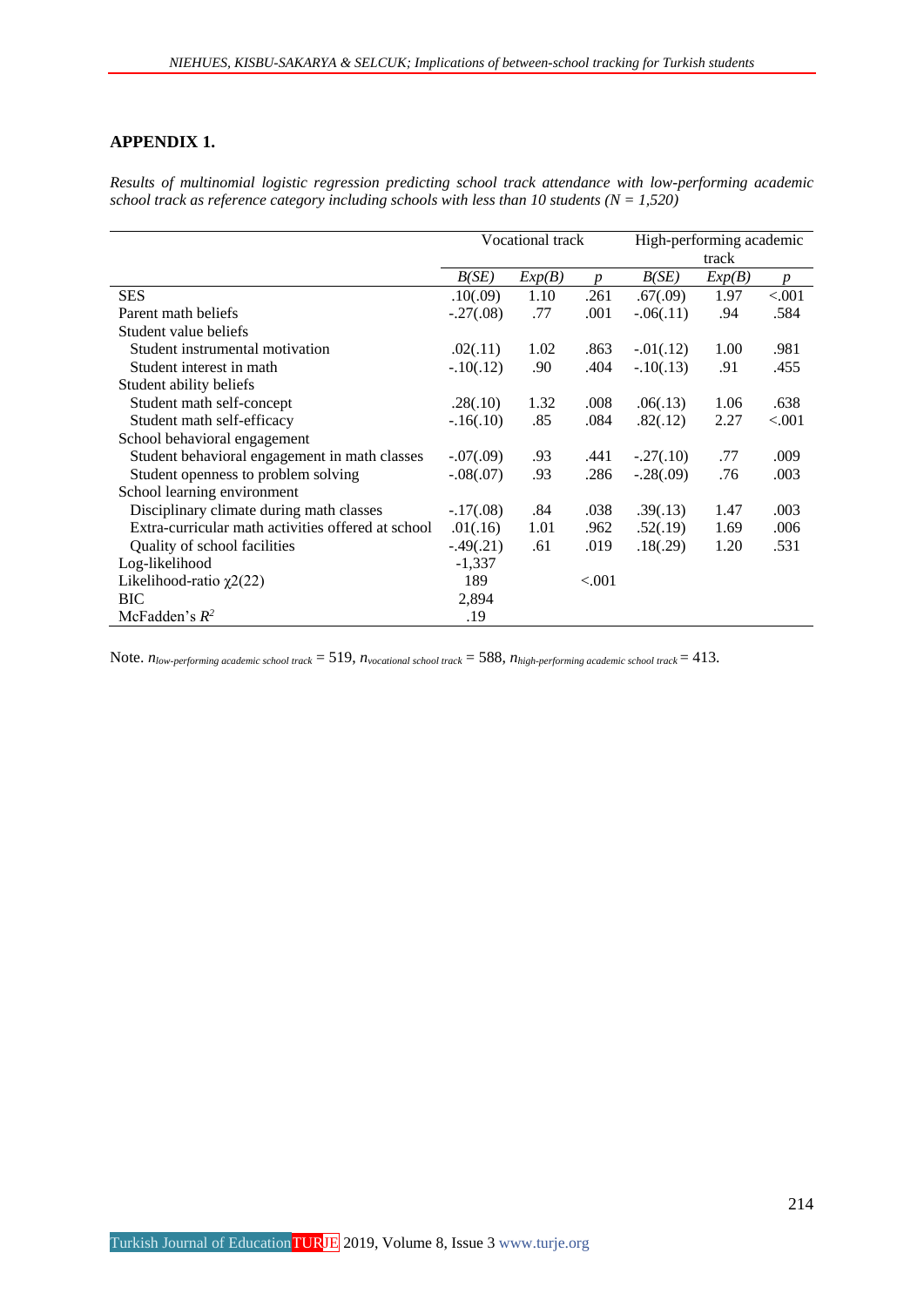## **TÜRKÇE GENİŞLETİLMİŞ ÖZET**

Türkiye'deki okulların performans açısından değerlendirme çalışmaları yapılmış olsa da öğrenmeyi arttırmak için sağladıkları imkanlar ve bünyelerindeki öğrenci profilleri açısından farklılıklar yeterince incelenmemiştir. Bu makalede, okul merkezli bir yaklaşım izlenerek ve PISA 2012 verileri incelenerek, Türkiye'deki nispeten düşük performanslı mesleki ve akademik okullar ile yüksek performanslı okullar, öğrencilerin aile geçmişleri, motivasyonları ve okulun öğrencilere sağladığı imkanlar göz önünde bulundurularak incelenmiştir.

Araştırmalar ailelerin sosyo-ekonomik durumlarının öğrencilerin başarı ve motivasyon seviyelerini etkilediğini ortaya koymuştur. Düşük gelirli aileler mesleki okulları tercih ederken, yüksek gelirli olanlar çocuklarının akademik başarısı yüksek olan liselere devam etmeleri için çaba sarf etmeyi tercih etmektedirler. Aynı zamanda yüksek sosyo-ekonomik durumdaki aileler ülkedeki eğitim ve sınav sistemi ile ilgili daha fazla bilgi sahibi olmakta ve okul ile daha sıkı iletişim kurmaktadırlar. Bu ailelerin çocukları da düşük gelirlilere kıyasla daha başarılı ve daha motive olmaktadır. Beklenti-değer teorisine göre çocukların eğitime bakış açıları yetiştikleri ortamdan etkilenmektedir. Okul başarısını özendiren ve buna değer veren ailelerin çocukları, yüksek kalitede eğitim almak için daha motive olmaktadırlar.

Aile etkisi dışında, okulların sağladıkları ve sundukları da öğrencilerin başarı ve motivasyon seviyelerini ve kararlarını etkileyen bir diğer faktördür. Okulların fiziki ortamları ve örneğin matematik eğitimine olan bakış açıları öğrencilere sunulan imkanları ve dolayısıyla başarılarını etkilemektedir. PISA sonuçlarına göre başarılı olan okullarda daha yoğun bir akademik eğitim görülmekte ve fiziksel şartlar genel olarak daha iyi olmaktadır. Öğrencilere ayrılan okul-sonrası aktiviteler daha çeşitlidir. Verilen ödev ve görevler daha zorlayıcı olabilmektedir.

Bu araştırma okullar arasında öğrenci performansına etki edecek farklılıkları incelemek amacıyla öğrenci (matematik başarısı, ailenin matematik algısı, sosyo-ekonomik durum, vb.) ve okul (matematik dersi esnasındaki atmosfer, imkanların kalitesi ve çeşitliliği, vb.) alt başlıkları altındaki değişkenleri incelemektedir. Hangi profildeki okullarda hangi profildeki öğrencinin olduğu araştırmanın odak noktasıdır. Bu seçimlerdeki farklılıklar ve sebepleri daha iyi anlaşıldıkça, genel başarıyı ve motivasyonu yükseltecek gerek bireysel gerekse toplumsal adımlar atılmasında önemli bir yer tutar.

Araştırma OECD tarafından yapılan PISA 2012 Türkiye örneklemi verisini kullanmaktadır. 10 veya daha az öğrenciden veri elde edilmiş okullar analizlere dahil edilmemiştir. Analizlerin gerçekleştirildiği örneklem ortalama 15.8 yaşında ve %49'u kız olmak üzere 4742 öğrenciden oluşmaktadır.

Verdikleri müfredata ve PISA matematik başarılarına göre okullar kategorize edilmiş ve düşük başarılı mesleki, düşük başarılı akademik ve yüksek başarılı akademik olarak üçe ayrılmıştır. Matematik skoruna göre yüksek başarılı mesleki okullar bulunmadığı için o kategori değerlendirmeye alınmamıştır. Başarı seviyeleri PISA değerlendirmesine göre 0'dan 6'ya kadardır. Seviye 3'ten itibaren problem çözme becerisi dahil olur. Bu çalışmada seviye 2 ve altı düşük, seviye 2 üstü yüksek başarılı olarak adlandırılmıştır.

Türkiye ve OECD ülkeleri ortalamaları karşılaştırıldığında, Türkiye'deki öğrenciler OECD ortalamasına kıyasla matematik testinde 51 puan geride kalmışlardır. Türkiye'deki ailelerin sosyoekonomik durumları da ortalamanın yaklaşık 1.5 standart sapma altındadır. Türk öğrenciler OECD ortalamasına kıyasla matematik alanına daha fazla ilgi duyarken, dersteki disiplin atmosferini değerlendirdiklerinde OECD ortalamasına yakın cevaplar vermişlerdir. Okul müdürlerince değerlendirilen okulların fiziksel koşulları ise OECD ortalamasının altında kalmıştır.